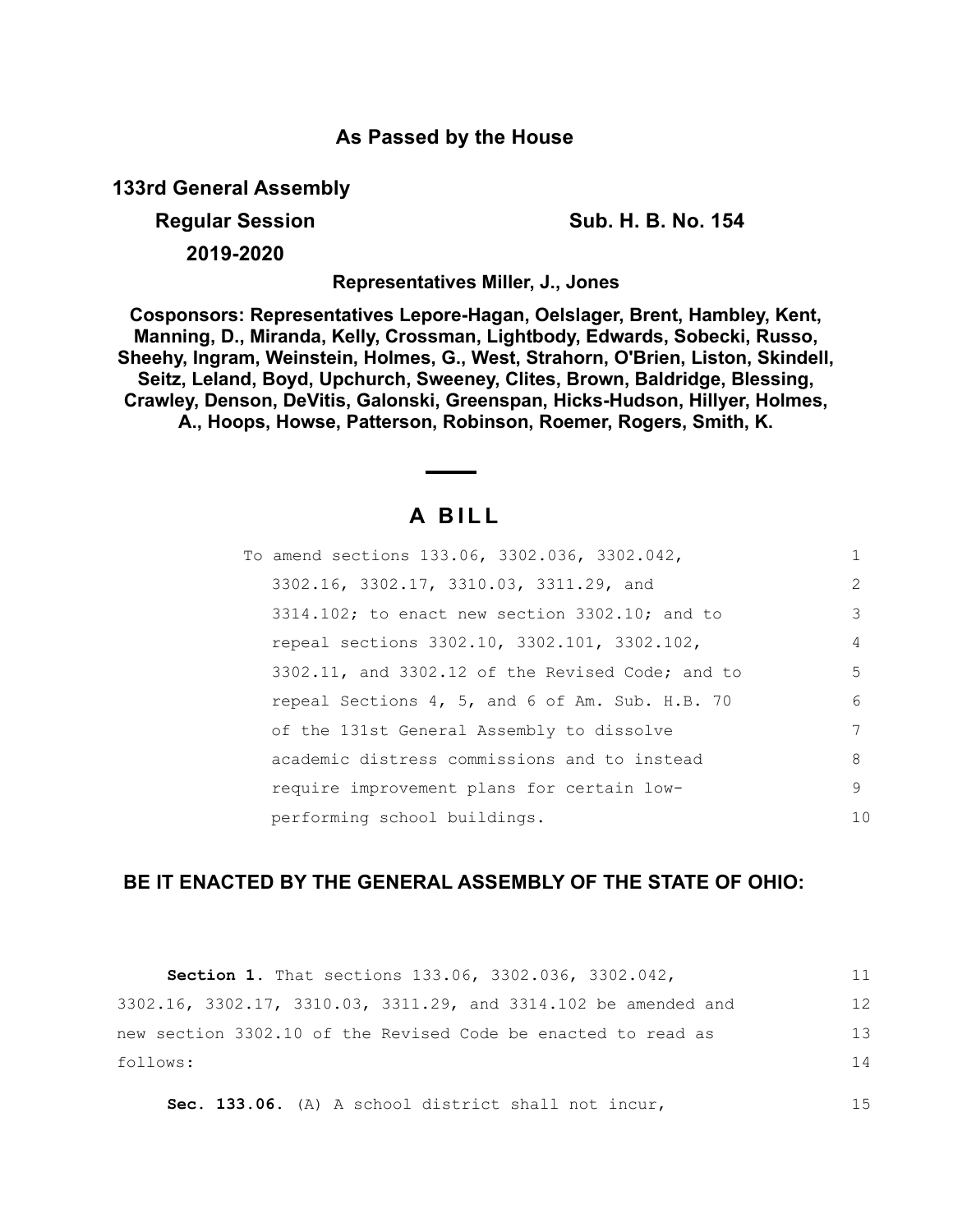#### **Sub. H. B. No. 154 Page 2 As Passed by the House**

without a vote of the electors, net indebtedness that exceeds an amount equal to one-tenth of one per cent of its tax valuation, except as provided in divisions (G) and (H) of this section and in division (D) of section 3313.372 of the Revised Code, or as prescribed in section 3318.052 or 3318.44 of the Revised Code, or as provided in division (J) of this section. 16 17 18 19  $20$ 21

(B) Except as provided in divisions  $(E)$ ,  $(F)$ , and  $(I)$  of this section, a school district shall not incur net indebtedness that exceeds an amount equal to nine per cent of its tax valuation.

(C) A school district shall not submit to a vote of the electors the question of the issuance of securities in an amount that will make the district's net indebtedness after the issuance of the securities exceed an amount equal to four per cent of its tax valuation, unless the superintendent of public instruction, acting under policies adopted by the state board of education, and the tax commissioner, acting under written policies of the commissioner, consent to the submission. A request for the consents shall be made at least one hundred twenty days prior to the election at which the question is to be submitted.

The superintendent of public instruction shall certify to the district the superintendent's and the tax commissioner's decisions within thirty days after receipt of the request for consents.

If the electors do not approve the issuance of securities at the election for which the superintendent of public instruction and tax commissioner consented to the submission of the question, the school district may submit the same question to the electors on the date that the next special election may 41 42 43 44 45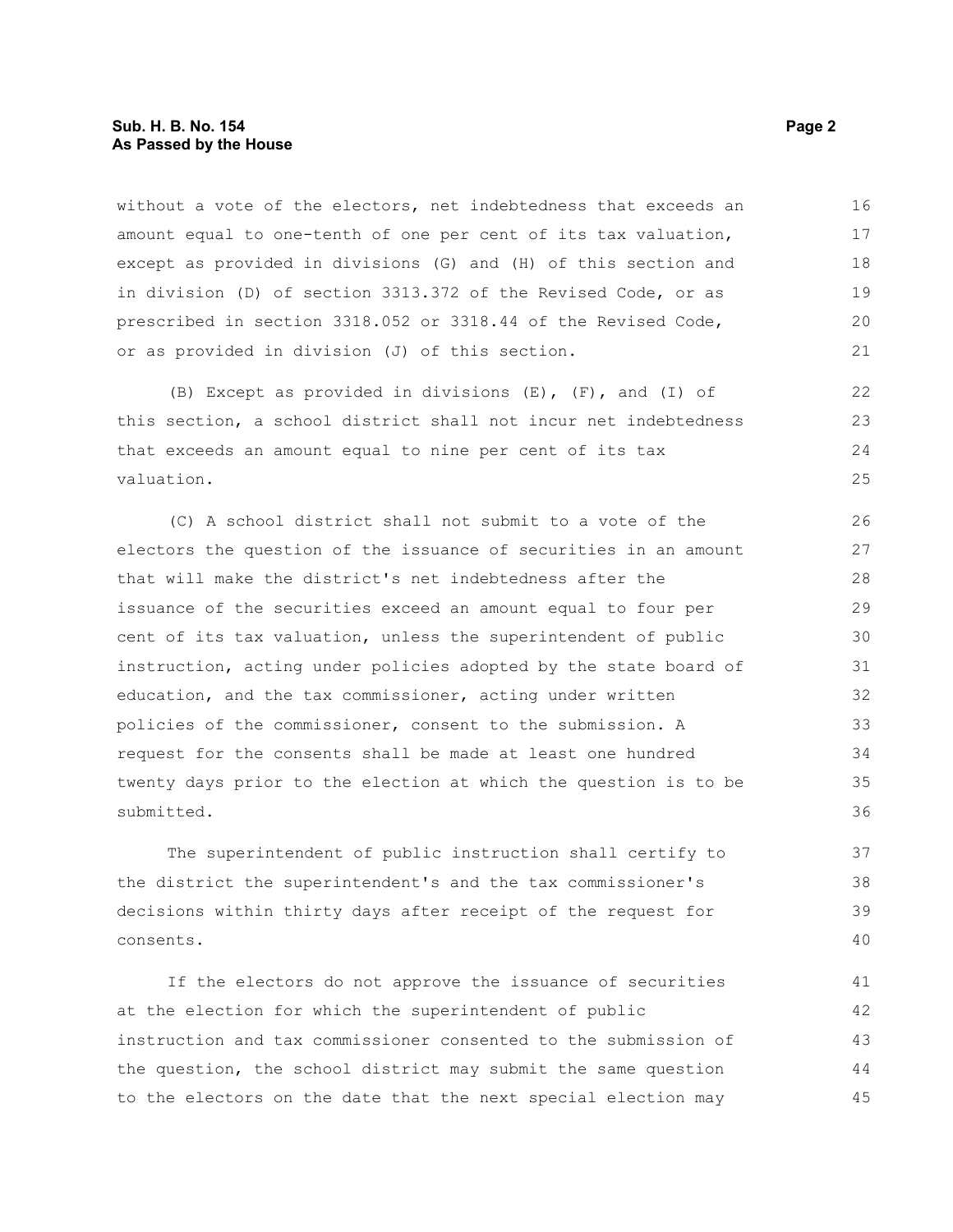#### **Sub. H. B. No. 154 Page 3 As Passed by the House**

be held under section 3501.01 of the Revised Code without submitting a new request for consent. If the school district seeks to submit the same question at any other subsequent election, the district shall first submit a new request for consent in accordance with this division. (D) In calculating the net indebtedness of a school district, none of the following shall be considered: (1) Securities issued to acquire school buses and other equipment used in transporting pupils or issued pursuant to division (D) of section 133.10 of the Revised Code; (2) Securities issued under division (F) of this section, under section 133.301 of the Revised Code, and, to the extent in excess of the limitation stated in division (B) of this section, under division (E) of this section; (3) Indebtedness resulting from the dissolution of a joint vocational school district under section 3311.217 of the Revised Code, evidenced by outstanding securities of that joint vocational school district; (4) Loans, evidenced by any securities, received under sections 3313.483, 3317.0210, and 3317.0211 of the Revised Code; (5) Debt incurred under section 3313.374 of the Revised Code; (6) Debt incurred pursuant to division (B)(5) of section 3313.37 of the Revised Code to acquire computers and related hardware; (7) Debt incurred under section 3318.042 of the Revised Code; 46 47 48 49 50 51 52 53 54 55 56 57 58 59 60 61 62 63 64 65 66 67 68 69 70 71 72

(8) Debt incurred under section 5705.2112 or 5705.2113 of 73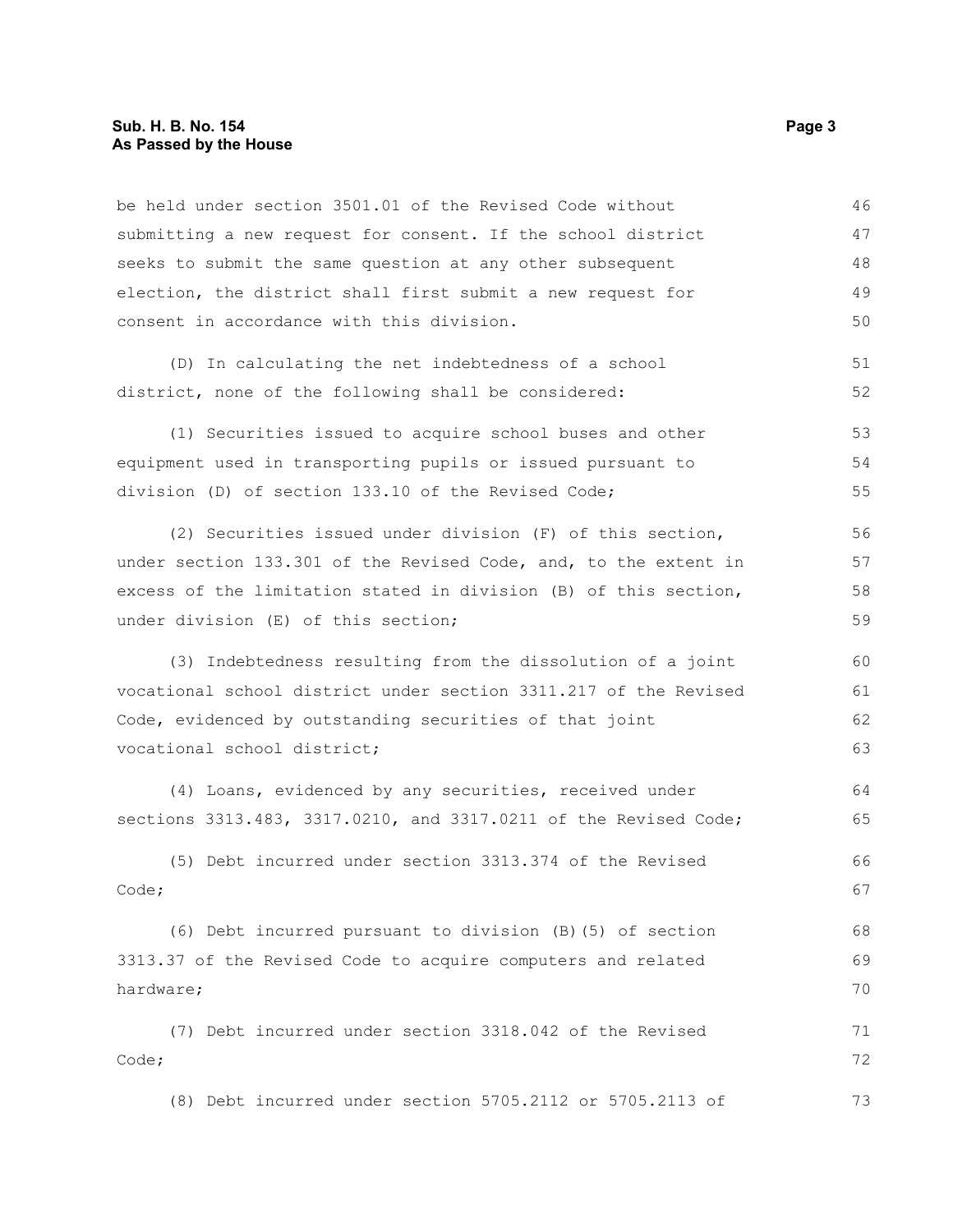| the Revised Code by the fiscal board of a qualifying partnership | 74  |
|------------------------------------------------------------------|-----|
| of which the school district is a participating school district. | 75  |
| (E) A school district may become a special needs district        | 76  |
| as to certain securities as provided in division (E) of this     | 77  |
| section.                                                         | 78  |
| (1) A board of education, by resolution, may declare its         | 79  |
| school district to be a special needs district by determining    | 80  |
| both of the following:                                           | 81  |
| (a) The student population is not being adequately               | 82  |
| serviced by the existing permanent improvements of the district. | 83  |
| (b) The district cannot obtain sufficient funds by the           | 84  |
| issuance of securities within the limitation of division (B) of  | 85  |
| this section to provide additional or improved needed permanent  | 86  |
| improvements in time to meet the needs.                          | 87  |
| (2) The board of education shall certify a copy of that          | 88  |
| resolution to the superintendent of public instruction with a    | 89  |
| statistical report showing all of the following:                 | 90  |
| (a) The history of and a projection of the growth of the         | 91  |
| tax valuation;                                                   | 92  |
| (b) The projected needs;                                         | 93  |
| (c) The estimated cost of permanent improvements proposed        | 94  |
| to meet such projected needs.                                    | 95  |
| (3) The superintendent of public instruction shall certify       | 96  |
| the district as an approved special needs district if the        | 97  |
| superintendent finds both of the following:                      | 98  |
| (a) The district does not have available sufficient              | 99  |
| additional funds from state or federal sources to meet the       | 100 |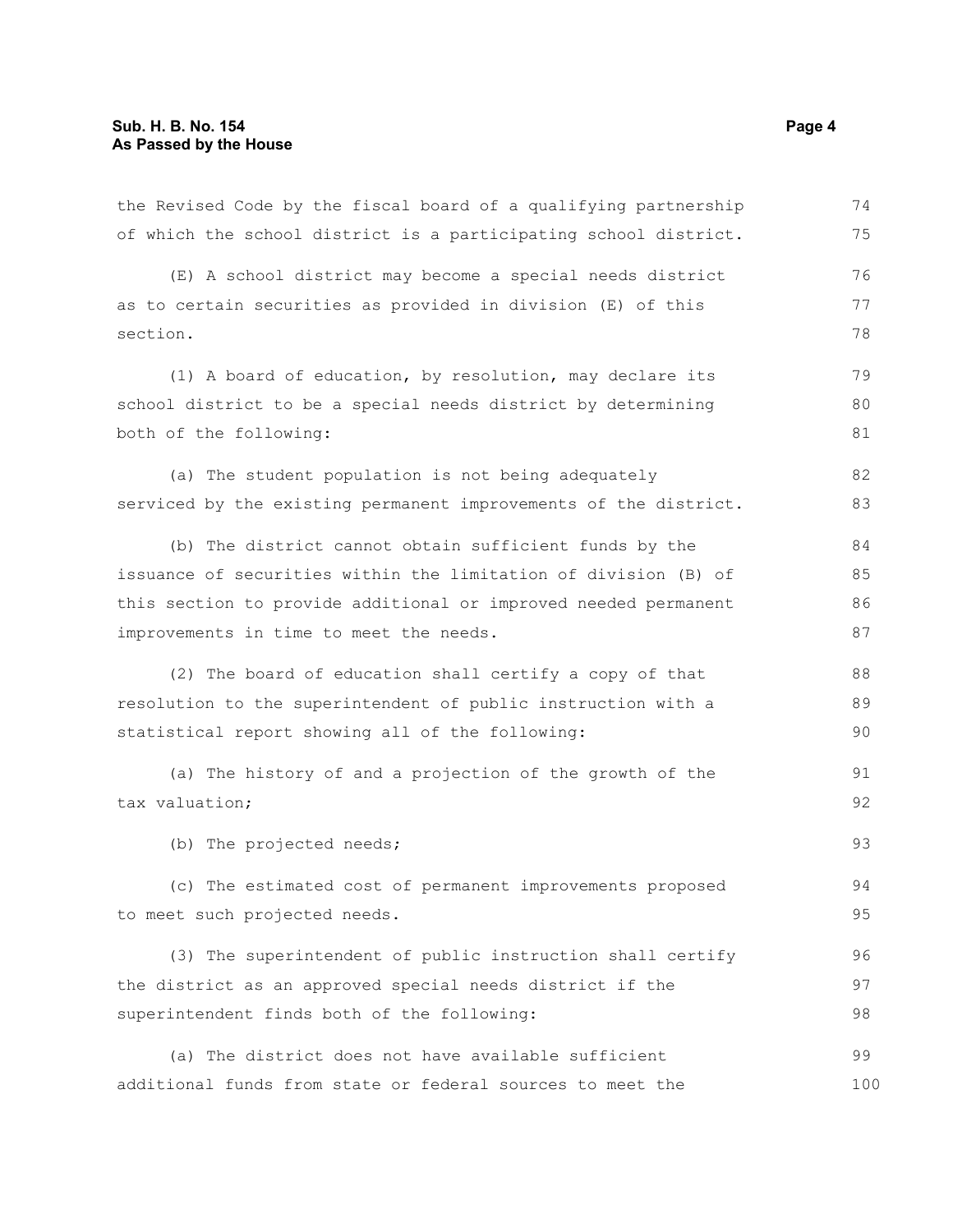projected needs.

(b) The projection of the potential average growth of tax valuation during the next five years, according to the information certified to the superintendent and any other information the superintendent obtains, indicates a likelihood of potential average growth of tax valuation of the district during the next five years of an average of not less than one and one-half per cent per year. The findings and certification of the superintendent shall be conclusive. 102 103 104 105 106 107 108 109

(4) An approved special needs district may incur net indebtedness by the issuance of securities in accordance with the provisions of this chapter in an amount that does not exceed an amount equal to the greater of the following: 110 111 112 113

(a) Twelve per cent of the sum of its tax valuation plus an amount that is the product of multiplying that tax valuation by the percentage by which the tax valuation has increased over the tax valuation on the first day of the sixtieth month preceding the month in which its board determines to submit to the electors the question of issuing the proposed securities; 114 115 116 117 118 119

(b) Twelve per cent of the sum of its tax valuation plus an amount that is the product of multiplying that tax valuation by the percentage, determined by the superintendent of public instruction, by which that tax valuation is projected to increase during the next ten years. 120 121 122 123 124

(F) A school district may issue securities for emergency purposes, in a principal amount that does not exceed an amount equal to three per cent of its tax valuation, as provided in this division. 125 126 127 128

(1) A board of education, by resolution, may declare an

101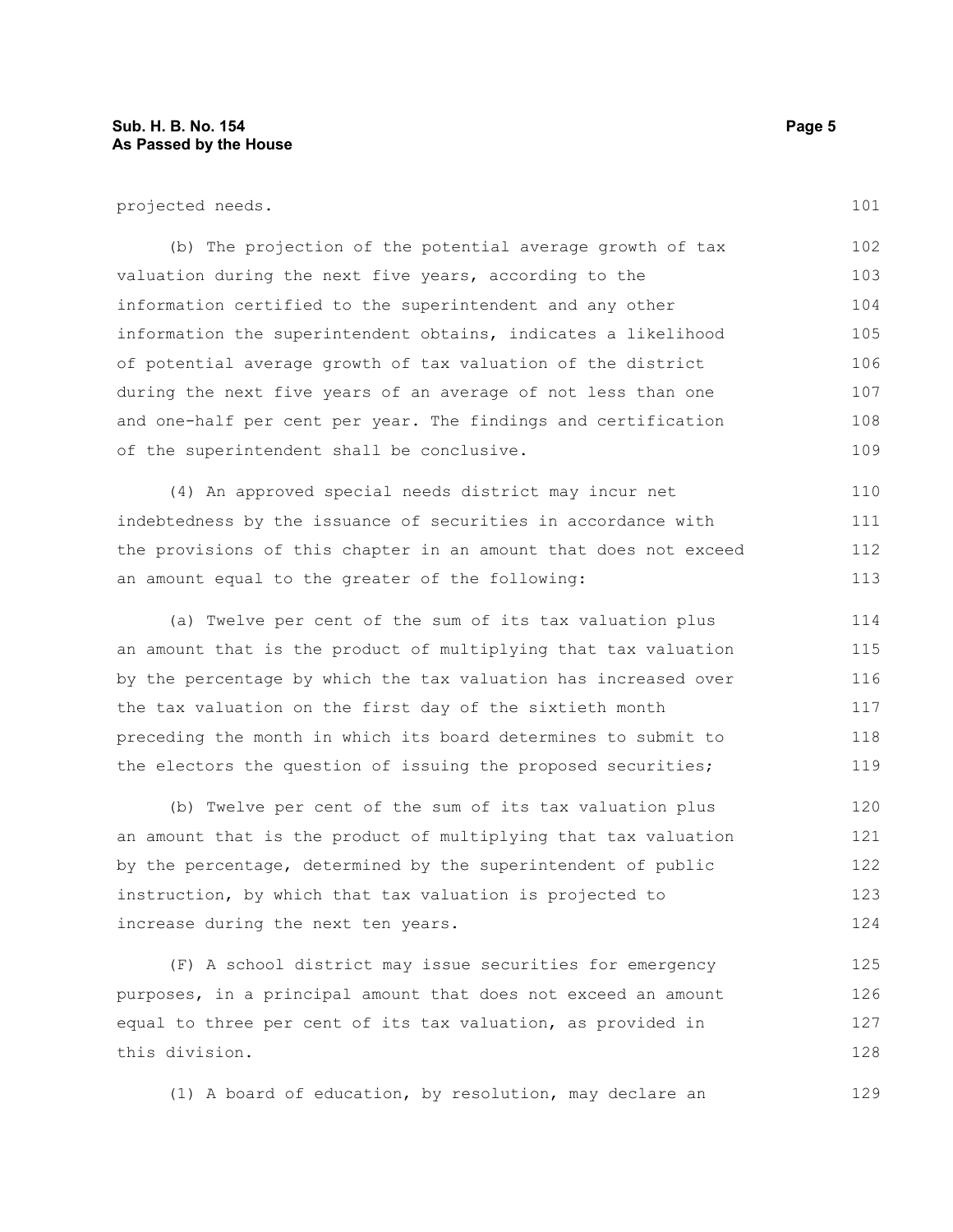emergency if it determines both of the following:

(a) School buildings or other necessary school facilities in the district have been wholly or partially destroyed, or condemned by a constituted public authority, or that such buildings or facilities are partially constructed, or so constructed or planned as to require additions and improvements to them before the buildings or facilities are usable for their intended purpose, or that corrections to permanent improvements are necessary to remove or prevent health or safety hazards. 131 132 133 134 135 136 137 138

(b) Existing fiscal and net indebtedness limitations make adequate replacement, additions, or improvements impossible. 139 140

(2) Upon the declaration of an emergency, the board of education may, by resolution, submit to the electors of the district pursuant to section 133.18 of the Revised Code the question of issuing securities for the purpose of paying the cost, in excess of any insurance or condemnation proceeds received by the district, of permanent improvements to respond to the emergency need. 141 142 143 144 145 146 147

(3) The procedures for the election shall be as provided in section 133.18 of the Revised Code, except that:

(a) The form of the ballot shall describe the emergency existing, refer to this division as the authority under which the emergency is declared, and state that the amount of the proposed securities exceeds the limitations prescribed by division (B) of this section;

(b) The resolution required by division (B) of section 133.18 of the Revised Code shall be certified to the county auditor and the board of elections at least one hundred days prior to the election; 155 156 157 158

130

148 149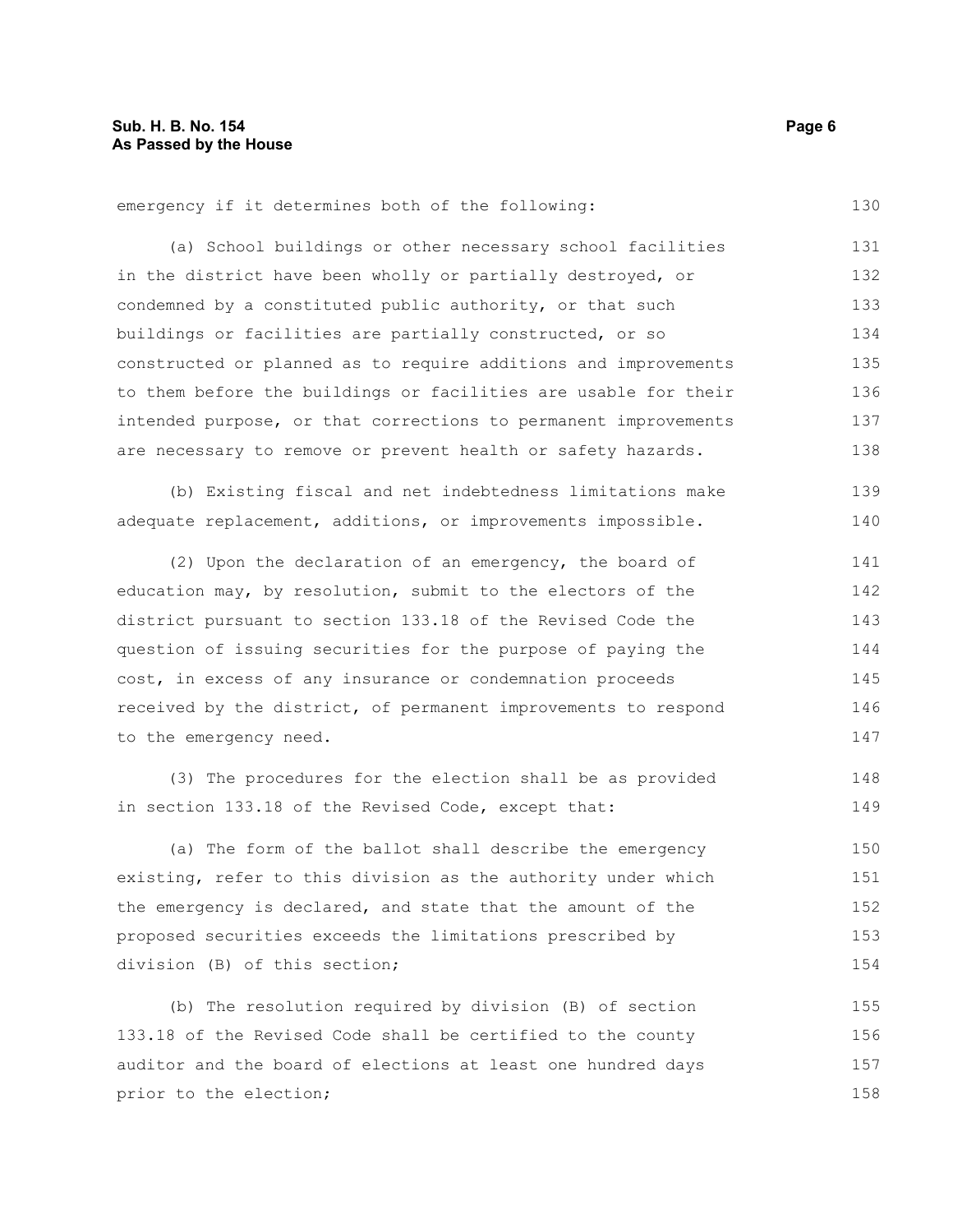# **Sub. H. B. No. 154 Page 7 As Passed by the House**

(c) The county auditor shall advise and, not later than ninety-five days before the election, confirm that advice by certification to, the board of education of the information required by division (C) of section 133.18 of the Revised Code; 159 160 161 162

(d) The board of education shall then certify its resolution and the information required by division (D) of section 133.18 of the Revised Code to the board of elections not less than ninety days prior to the election.

(4) Notwithstanding division (B) of section 133.21 of the Revised Code, the first principal payment of securities issued under this division may be set at any date not later than sixty months after the earliest possible principal payment otherwise provided for in that division.

(G)(1) The board of education may contract with an architect, professional engineer, or other person experienced in the design and implementation of energy conservation measures for an analysis and recommendations pertaining to installations, modifications of installations, or remodeling that would significantly reduce energy consumption in buildings owned by the district. The report shall include estimates of all costs of such installations, modifications, or remodeling, including costs of design, engineering, installation, maintenance, repairs, measurement and verification of energy savings, and debt service, forgone residual value of materials or equipment replaced by the energy conservation measure, as defined by the Ohio facilities construction commission, a baseline analysis of actual energy consumption data for the preceding three years with the utility baseline based on only the actual energy consumption data for the preceding twelve months, and estimates of the amounts by which energy consumption and resultant 172 173 174 175 176 177 178 179 180 181 182 183 184 185 186 187 188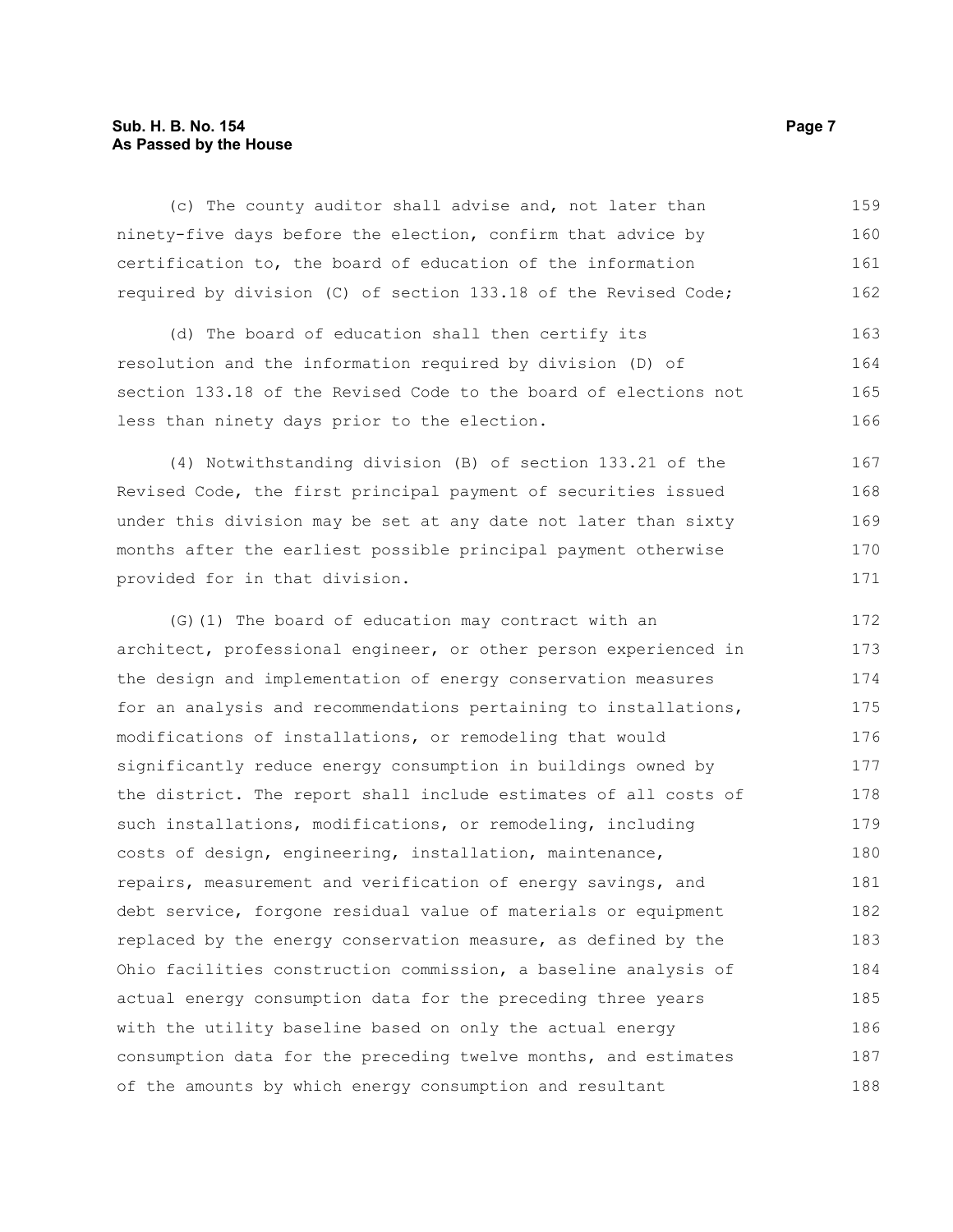# **Sub. H. B. No. 154 Page 8 As Passed by the House**

operational and maintenance costs, as defined by the commission, would be reduced.

If the board finds after receiving the report that the amount of money the district would spend on such installations, modifications, or remodeling is not likely to exceed the amount of money it would save in energy and resultant operational and maintenance costs over the ensuing fifteen years, the board may submit to the commission a copy of its findings and a request for approval to incur indebtedness to finance the making or modification of installations or the remodeling of buildings for the purpose of significantly reducing energy consumption. 191 192 193 194 195 196 197 198 199

The facilities construction commission, in consultation with the auditor of state, may deny a request under division (G) (1) of this section by the board of education of any school district that is in a state of fiscal watch pursuant to division (A) of section 3316.03 of the Revised Code, if it determines that the expenditure of funds is not in the best interest of the school district. 200 201 202 203 204 205

No district board of education of a school district that is in a state of fiscal emergency pursuant to division (B) of section 3316.03 of the Revised Code shall submit a request without submitting evidence that the installations, modifications, or remodeling have been approved by the district's financial planning and supervision commission established under section 3316.05 of the Revised Code. 207 208 209 210 211 212 213

No board of education of a school district for which an academic distress commission has been established under section 3302.10 of the Revised Code shall submit a request without first receiving approval to incur indebtedness from the district's academic distress commission established under that section, for 214 215 216 217 218

189 190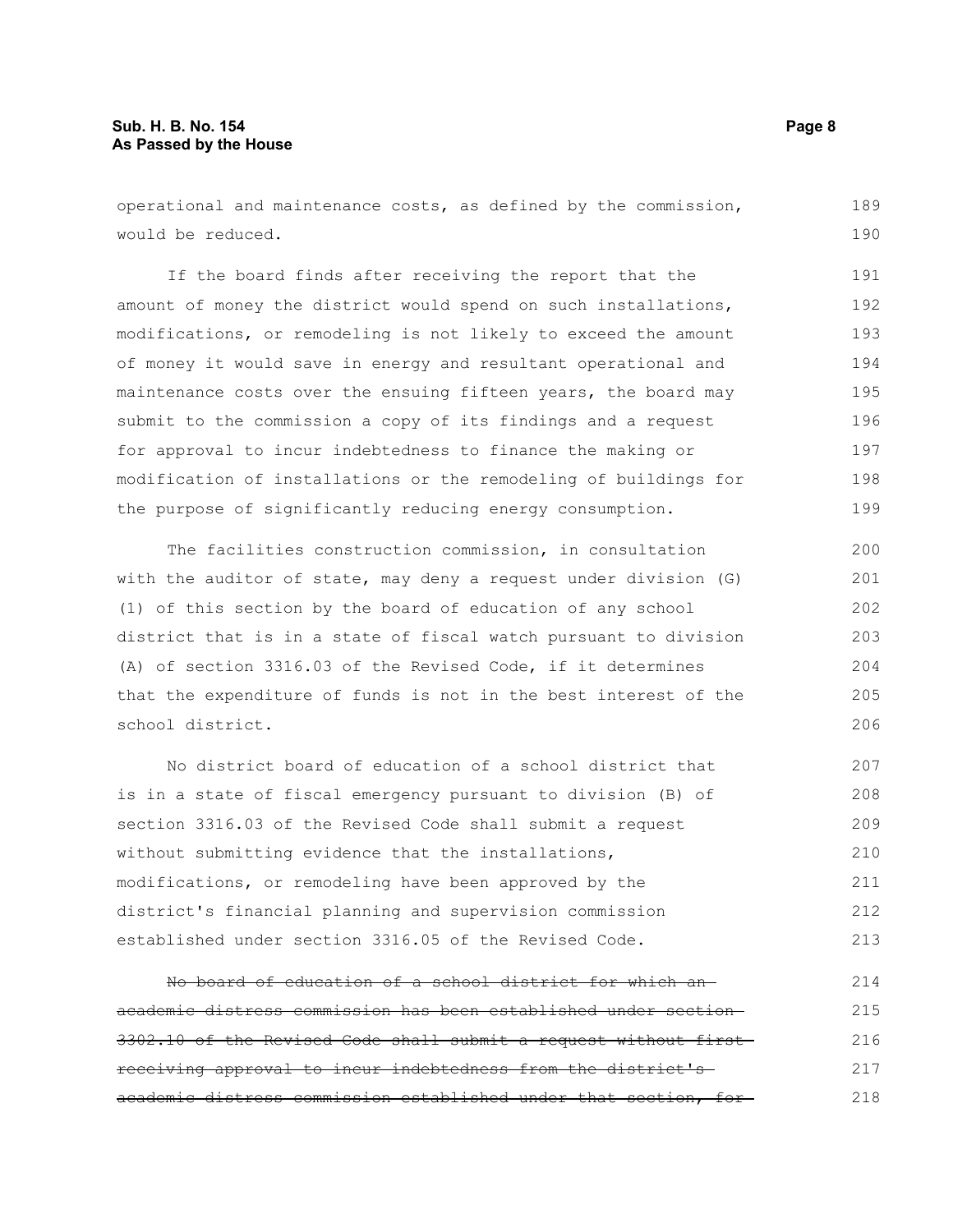school district.

| so long as such commission continues to be required for the-     | 219 |
|------------------------------------------------------------------|-----|
| <del>district.</del>                                             | 220 |
| (2) The board of education may contract with a person            | 221 |
| experienced in the implementation of student transportation to   | 222 |
| produce a report that includes an analysis of and                | 223 |
| recommendations for the use of alternative fuel vehicles by      | 224 |
| school districts. The report shall include cost estimates        | 225 |
| detailing the return on investment over the life of the          | 226 |
| alternative fuel vehicles and environmental impact of            | 227 |
| alternative fuel vehicles. The report also shall include         | 228 |
| estimates of all costs associated with alternative fuel          | 229 |
| transportation, including facility modifications and vehicle     | 230 |
| purchase costs or conversion costs.                              | 231 |
| If the board finds after receiving the report that the           | 232 |
| amount of money the district would spend on purchasing           | 233 |
| alternative fuel vehicles or vehicle conversion is not likely to | 234 |
| exceed the amount of money it would save in fuel and resultant   | 235 |
| operational and maintenance costs over the ensuing five years,   | 236 |
| the board may submit to the commission a copy of its findings    | 237 |
| and a request for approval to incur indebtedness to finance the  | 238 |
| purchase of new alternative fuel vehicles or vehicle conversions | 239 |
| for the purpose of reducing fuel costs.                          | 240 |
| The facilities construction commission, in consultation          | 241 |
| with the auditor of state, may deny a request under division (G) | 242 |
| (2) of this section by the board of education of any school      | 243 |
| district that is in a state of fiscal watch pursuant to division | 244 |
| (A) of section 3316.03 of the Revised Code, if it determines     | 245 |
| that the expenditure of funds is not in the best interest of the | 246 |

No district board of education of a school district that

247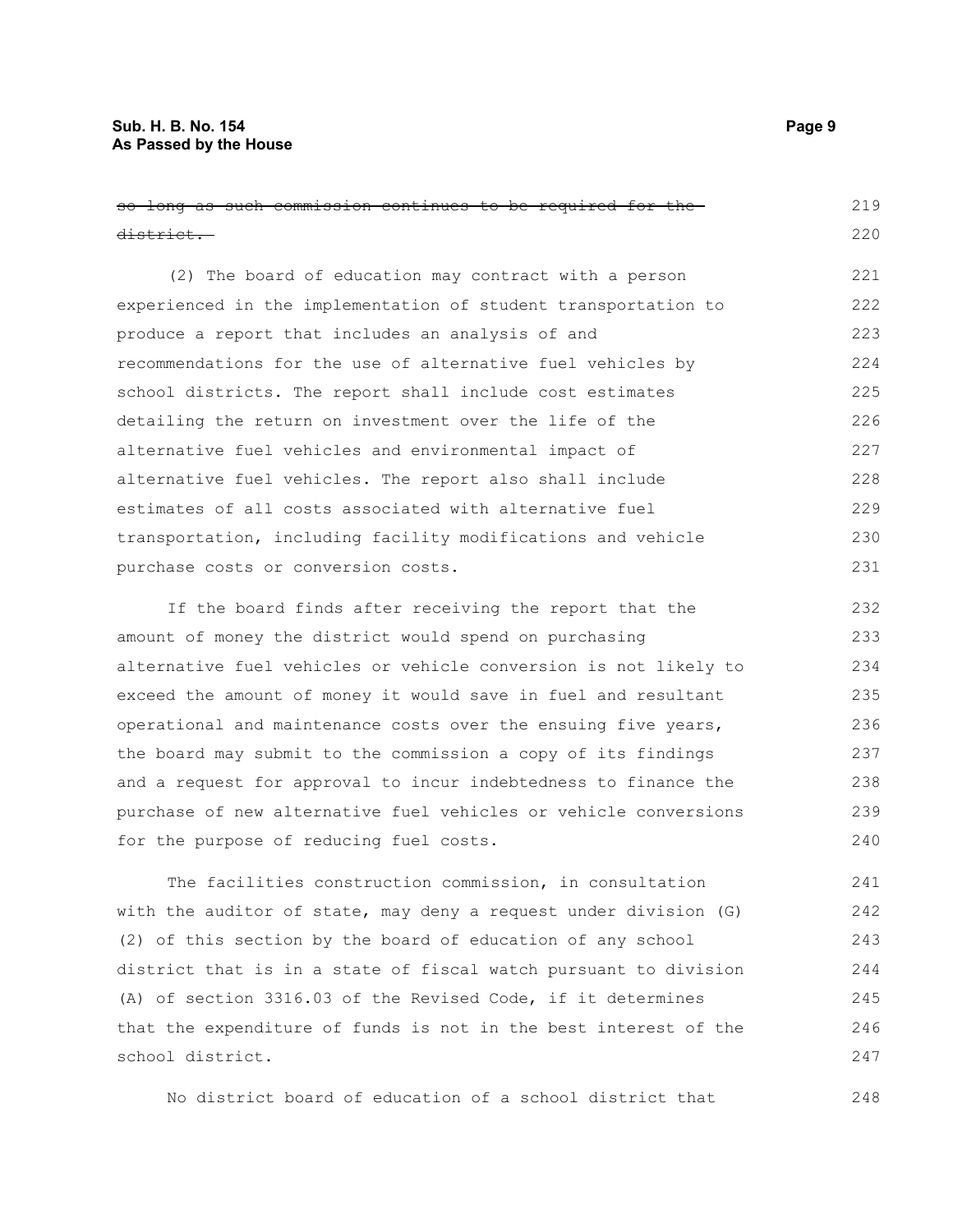#### **Sub. H. B. No. 154 Page 10 As Passed by the House**

is in a state of fiscal emergency pursuant to division (B) of section 3316.03 of the Revised Code shall submit a request without submitting evidence that the purchase or conversion of alternative fuel vehicles has been approved by the district's financial planning and supervision commission established under section 3316.05 of the Revised Code. 249 250 251 252 253 254

No board of education of a school district for which an academic distress commission has been established under section 3302.10 of the Revised Code shall submit a request without first receiving approval to incur indebtedness from the district's academic distress commission established under that section, for so long as such commission continues to be required for the district. 255 256 257 258 259 260 261

(3) The facilities construction commission shall approve the board's request provided that the following conditions are satisfied: 262 263 264

(a) The commission determines that the board's findings are reasonable. 265 266

(b) The request for approval is complete.

(c) If the request was submitted under division (G)(1) of this section, the installations, modifications, or remodeling are consistent with any project to construct or acquire classroom facilities, or to reconstruct or make additions to existing classroom facilities under sections 3318.01 to 3318.20 or sections 3318.40 to 3318.45 of the Revised Code. 268 269 270 271 272 273

Upon receipt of the commission's approval, the district may issue securities without a vote of the electors in a principal amount not to exceed nine-tenths of one per cent of its tax valuation for the purpose specified in division (G)(1) 274 275 276 277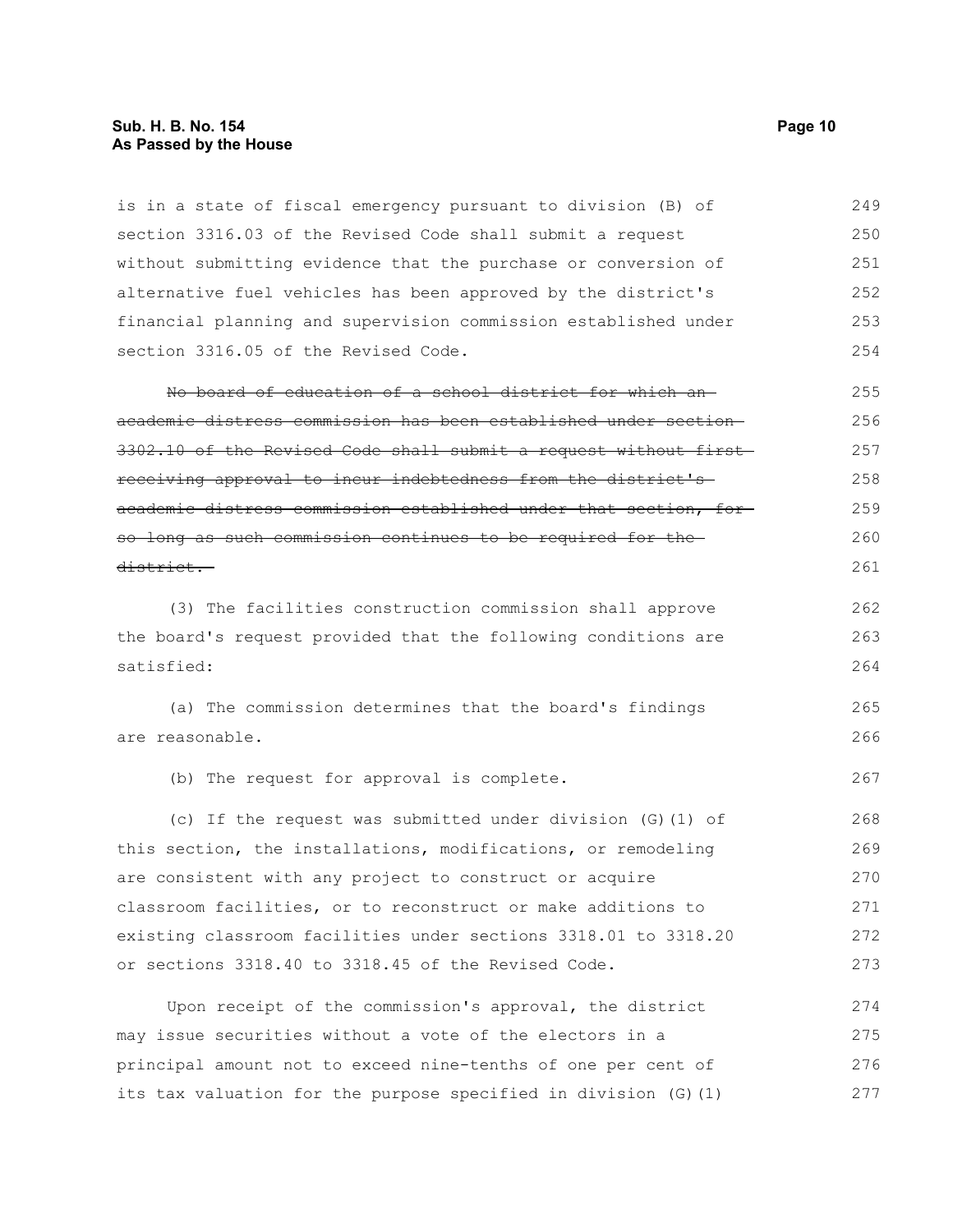#### **Sub. H. B. No. 154 Page 11 As Passed by the House**

or (2) of this section, but the total net indebtedness of the district without a vote of the electors incurred under this and all other sections of the Revised Code, except section 3318.052 of the Revised Code, shall not exceed one per cent of the district's tax valuation. 278 279 280 281 282

(4)(a) So long as any securities issued under division (G) (1) of this section remain outstanding, the board of education shall monitor the energy consumption and resultant operational and maintenance costs of buildings in which installations or modifications have been made or remodeling has been done pursuant to that division. Except as provided in division (G)(4) (b) of this section, the board shall maintain and annually update a report in a form and manner prescribed by the facilities construction commission documenting the reductions in energy consumption and resultant operational and maintenance cost savings attributable to such installations, modifications, or remodeling. The resultant operational and maintenance cost savings shall be certified by the school district treasurer. The report shall be submitted annually to the commission. 283 284 285 286 287 288 289 290 291 292 293 294 295 296

(b) If the facilities construction commission verifies that the certified annual reports submitted to the commission by a board of education under division (G)(4)(a) of this section fulfill the guarantee required under division (B) of section 3313.372 of the Revised Code for three consecutive years, the board of education shall no longer be subject to the annual reporting requirements of division (G)(4)(a) of this section. 297 298 299 300 301 302 303

(5) So long as any securities issued under division (G)(2) of this section remain outstanding, the board of education shall monitor the purchase of new alternative fuel vehicles or vehicle conversions pursuant to that division. The board shall maintain 304 305 306 307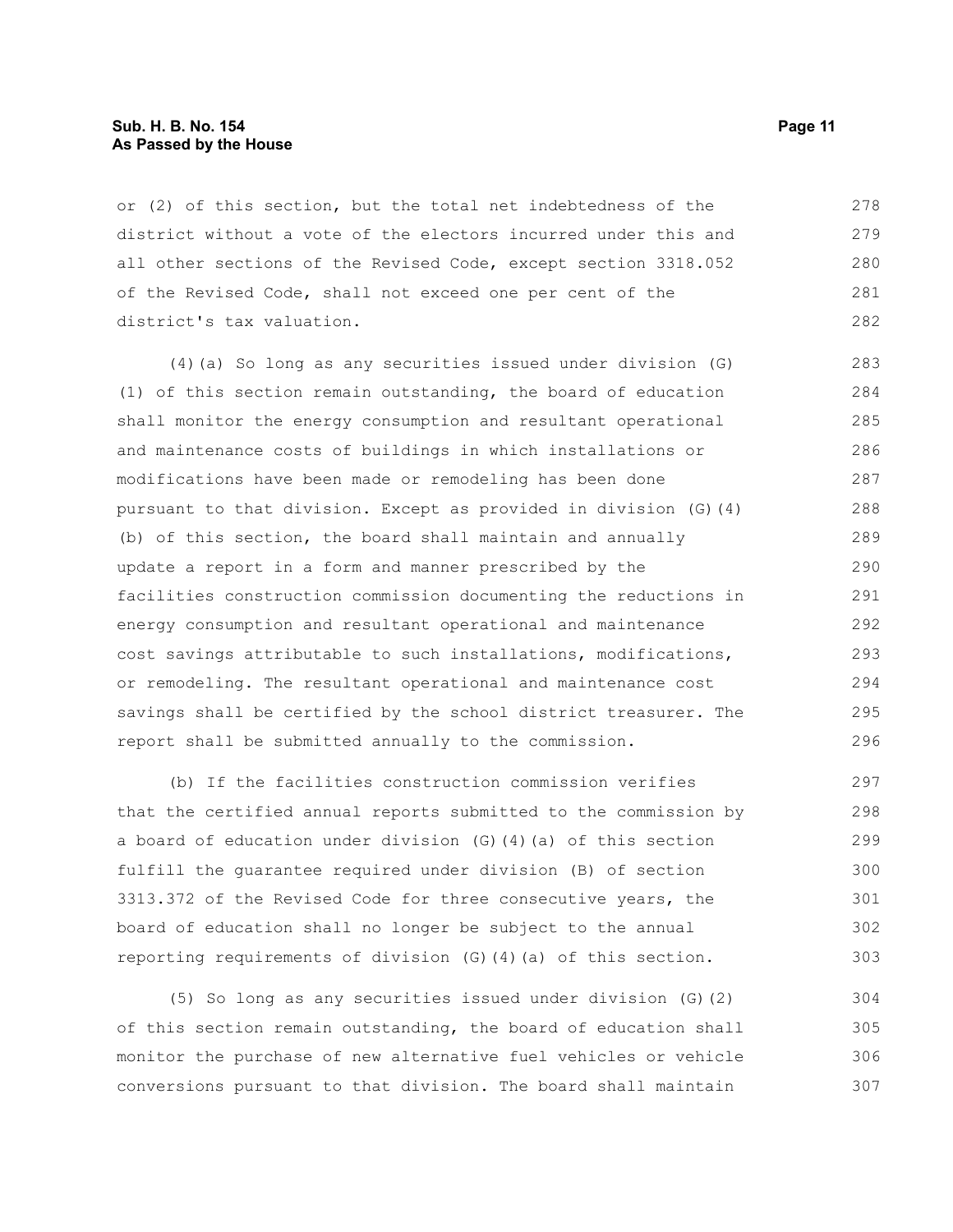#### **Sub. H. B. No. 154 Page 12 As Passed by the House**

and annually update a report in a form and manner prescribed by the facilities construction commission documenting the purchase of new alternative fuel vehicles or vehicle conversions, the associated environmental impact, and return on investment. The resultant fuel and operational and maintenance cost savings shall be certified by the school district treasurer. The report shall be submitted annually to the commission. 308 309 310 311 312 313 314

(H) With the consent of the superintendent of public instruction, a school district may incur without a vote of the electors net indebtedness that exceeds the amounts stated in divisions (A) and (G) of this section for the purpose of paying costs of permanent improvements, if and to the extent that both of the following conditions are satisfied: 315 316 317 318 319 320

(1) The fiscal officer of the school district estimates that receipts of the school district from payments made under or pursuant to agreements entered into pursuant to section 725.02, 1728.10, 3735.671, 5709.081, 5709.082, 5709.40, 5709.41, 5709.45, 5709.57, 5709.62, 5709.63, 5709.632, 5709.73, 5709.78, or 5709.82 of the Revised Code, or distributions under division (C) of section 5709.43 or division (B) of section 5709.47 of the Revised Code, or any combination thereof, are, after accounting for any appropriate coverage requirements, sufficient in time and amount, and are committed by the proceedings, to pay the debt charges on the securities issued to evidence that indebtedness and payable from those receipts, and the taxing authority of the district confirms the fiscal officer's estimate, which confirmation is approved by the superintendent of public instruction; 321 322 323 324 325 326 327 328 329 330 331 332 333 334 335

(2) The fiscal officer of the school district certifies, and the taxing authority of the district confirms, that the 336 337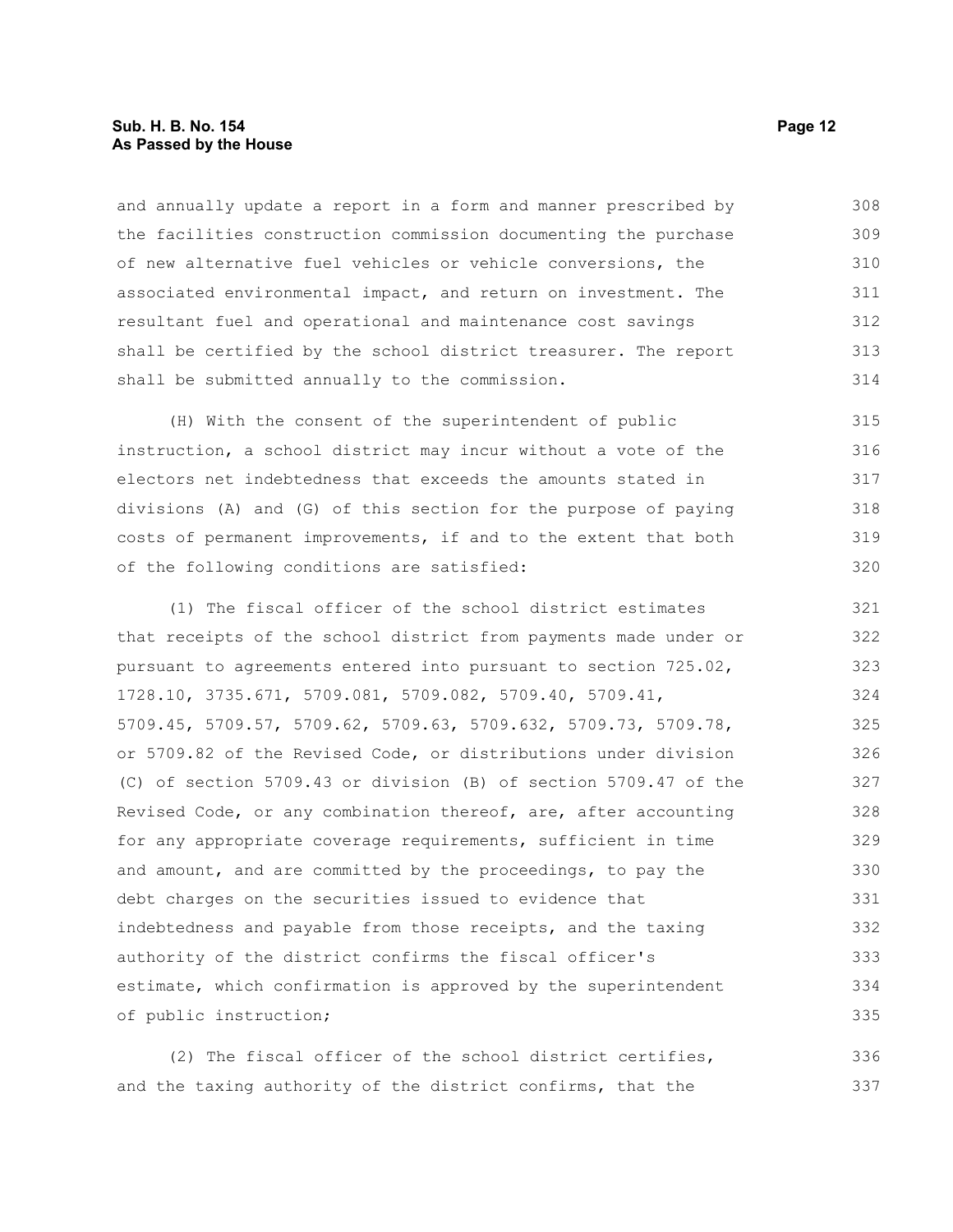#### **Sub. H. B. No. 154 Page 13 As Passed by the House**

district, at the time of the certification and confirmation, reasonably expects to have sufficient revenue available for the purpose of operating such permanent improvements for their intended purpose upon acquisition or completion thereof, and the superintendent of public instruction approves the taxing authority's confirmation. 338 339 340 341 342 343

The maximum maturity of securities issued under division (H) of this section shall be the lesser of twenty years or the maximum maturity calculated under section 133.20 of the Revised Code. 344 345 346 347

(I) A school district may incur net indebtedness by the issuance of securities in accordance with the provisions of this chapter in excess of the limit specified in division (B) or (C) of this section when necessary to raise the school district portion of the basic project cost and any additional funds necessary to participate in a project under Chapter 3318. of the Revised Code, including the cost of items designated by the facilities construction commission as required locally funded initiatives, the cost of other locally funded initiatives in an amount that does not exceed fifty per cent of the district's portion of the basic project cost, and the cost for site acquisition. The commission shall notify the superintendent of public instruction whenever a school district will exceed either limit pursuant to this division. 348 349 350 351 352 353 354 355 356 357 358 359 360 361

(J) A school district whose portion of the basic project cost of its classroom facilities project under sections 3318.01 to 3318.20 of the Revised Code is greater than or equal to one hundred million dollars may incur without a vote of the electors net indebtedness in an amount up to two per cent of its tax valuation through the issuance of general obligation securities 362 363 364 365 366 367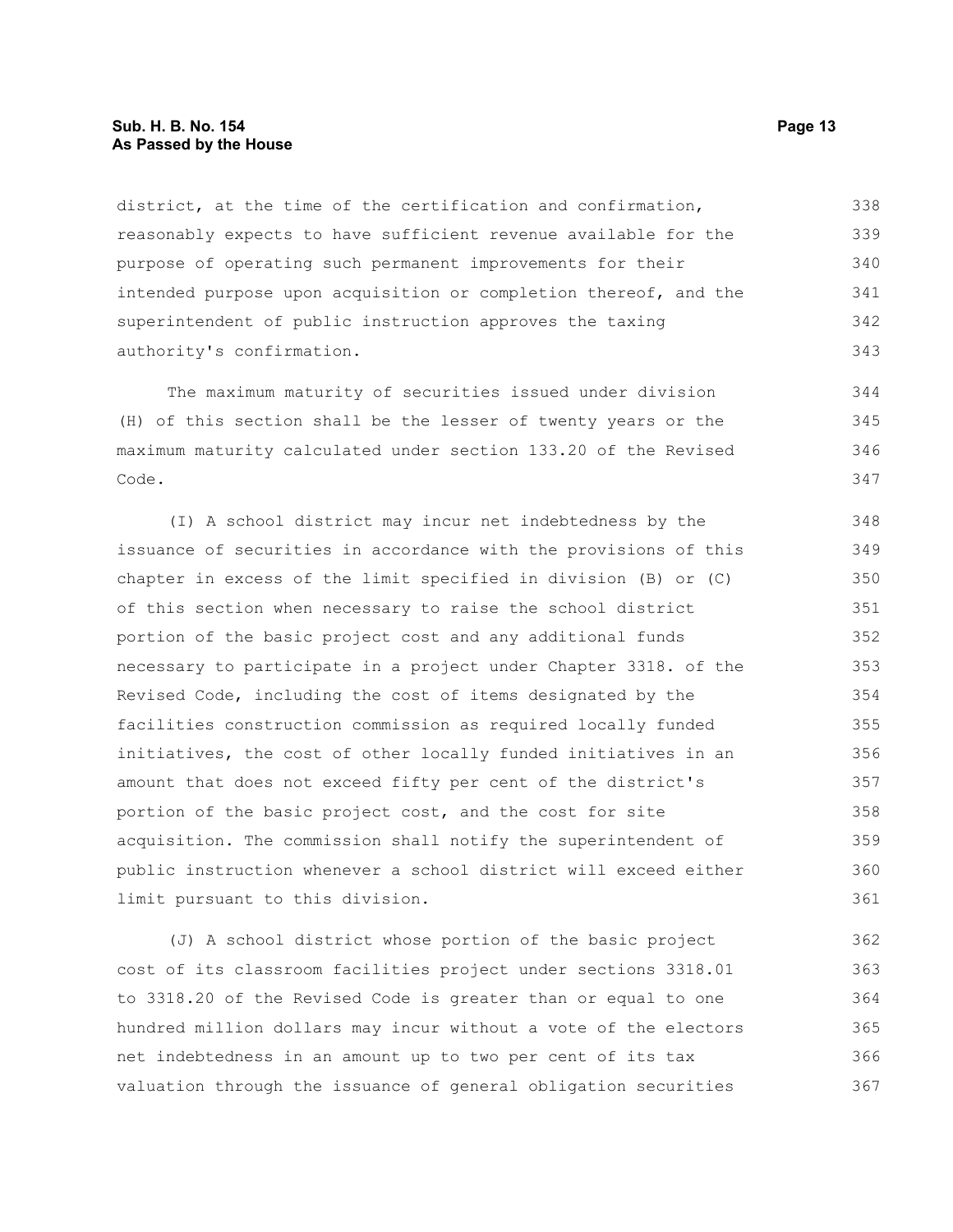### **Sub. H. B. No. 154 Page 14 As Passed by the House**

in order to generate all or part of the amount of its portion of the basic project cost if the controlling board has approved the facilities construction commission's conditional approval of the project under section 3318.04 of the Revised Code. The school district board and the Ohio facilities construction commission shall include the dedication of the proceeds of such securities in the agreement entered into under section 3318.08 of the Revised Code. No state moneys shall be released for a project to which this section applies until the proceeds of any bonds issued under this section that are dedicated for the payment of the school district portion of the project are first deposited into the school district's project construction fund. 368 369 370 371 372 373 374 375 376 377 378 379

**Sec. 3302.036.** (A) Notwithstanding anything in the Revised Code to the contrary, the department of education shall not assign an overall letter grade under division (C)(3) of section 3302.03 of the Revised Code for any school district or building for the  $2014 - 2015$ ,  $2015 - 2016$ ,  $e + \text{and } 2016 - 2017$  school years, may, at the discretion of the state board of education, not assign an individual grade to any component prescribed under division (C)(3) of section 3302.03 of the Revised Code, and shall not rank school districts, community schools established under Chapter 3314. of the Revised Code, or STEM schools established under Chapter 3326. of the Revised Code under section 3302.21 of the Revised Code for those school years. The report card ratings issued for the  $2014-2015$ ,  $2015-2016$ ,  $e^{2}$  and 2016-2017 school years shall not be considered in determining whether a school district or a school is subject to sanctions or penalties. However, the report card ratings of any previous or subsequent years shall be considered in determining whether a school district or building is subject to sanctions or penalties. Accordingly, the report card ratings for the 2014- 380 381 382 383 384 385 386 387 388 389 390 391 392 393 394 395 396 397 398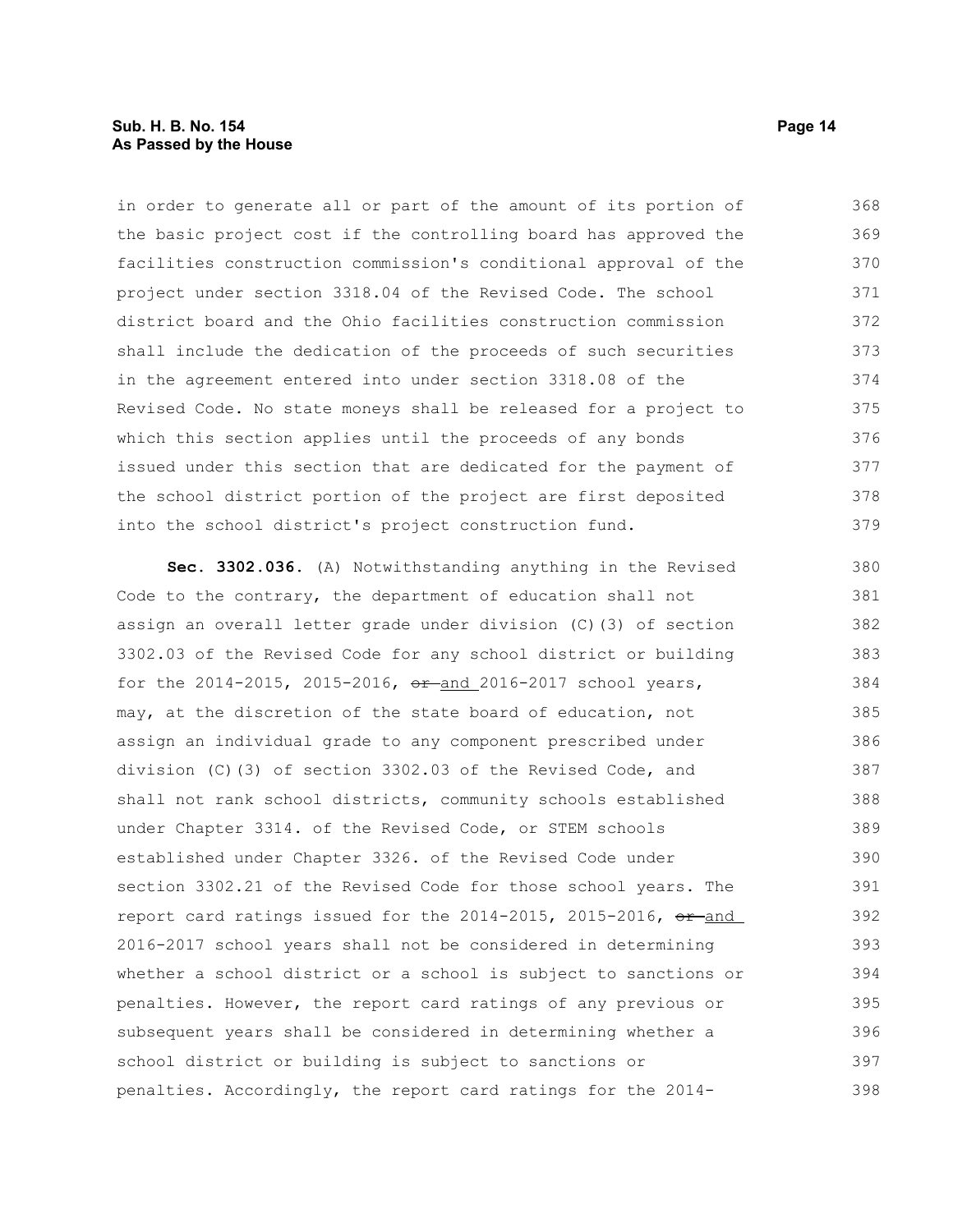2015, 2015-2016, or and 2016-2017 school years shall have no effect in determining sanctions or penalties, but shall not create a new starting point for determinations that are based on ratings over multiple years. (B) The provisions from which a district or school is exempt under division (A) of this section shall be the following: (1) Any restructuring provisions established under this chapter, except as required under the "No Child Left Behind Act of 2001"; (2) Provisions for the Columbus city school pilot project under section 3302.042 of the Revised Code; (3) Provisions for academic distress commissions under former section 3302.10 of the Revised Code as it existed prior to the effective date of this amendment. The provisions of this section do not apply to academic distress commissions under the version of that section as it exists on or after the effective date of this amendment. (4) Provisions prescribing new buildings where students are eligible for the educational choice scholarships under section 3310.03 of the Revised Code; (5) (4) Provisions defining "challenged school districts" in which new start-up community schools may be located, as prescribed in section 3314.02 of the Revised Code; (6) (5) Provisions prescribing community school closure requirements under section 3314.35 or 3314.351 of the Revised Code. 399 400 401 402 403 404 405 406 407 408 409 410 411 412 413 414 415 416 417 418 419 420 421 422 423 424 425

(C) Notwithstanding anything in the Revised Code to the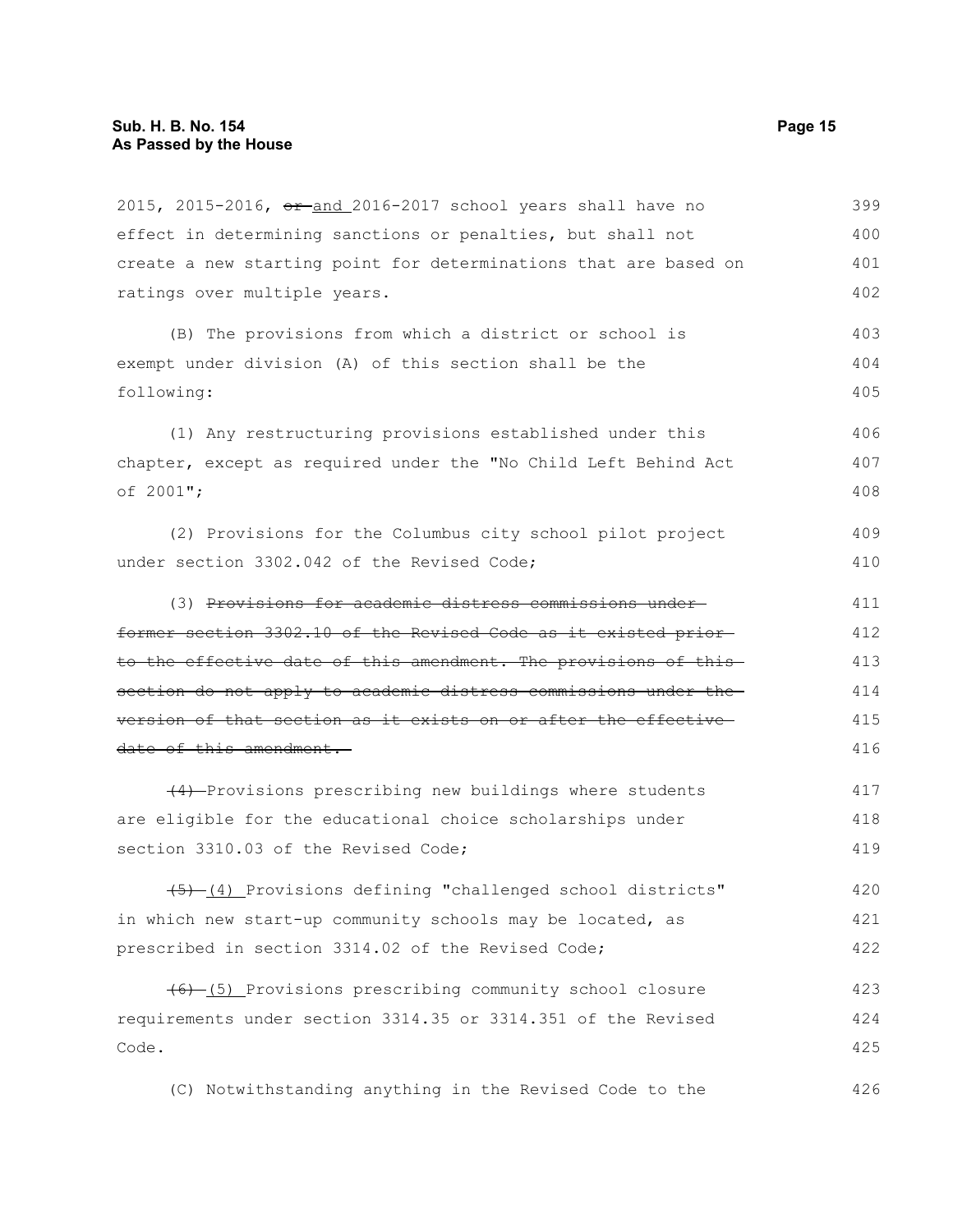contrary and except as provided in Section 3 of H.B. 7 of the 131st general assembly, no school district, community school, or STEM school shall utilize at any time during a student's academic career a student's score on any assessment administered under division (A) of section 3301.0710 or division (B)(2) of section 3301.0712 of the Revised Code in the 2014-2015, 2015- 2016,  $\sigma$  and 2016-2017 school  $\frac{\sigma}{2}$  year years as a factor in any decision to promote or to deny the student promotion to a higher grade level or in any decision to grant course credit. No individual student score reports on such assessments administered in the 2014-2015, 2015-2016, or 2016-2017 school years shall be released, except to a student's school district or school or to the student or the student's parent or guardian. 427 428 429 430 431 432 433 434 435 436 437 438 439

**Sec. 3302.042.** (A) This section shall operate as a pilot project that applies to any school that has been ranked according to performance index score under section 3302.21 of the Revised Code in the lowest five per cent of all public school buildings statewide for three or more consecutive school years and is operated by the Columbus city school district. The pilot project shall commence once the department of education establishes implementation guidelines for the pilot project in consultation with the Columbus city school district. 440 441 442 443 444 445 446 447 448

(B) Except as provided in division (D), (E), or (F) of this section, if the parents or guardians of at least fifty per cent of the students enrolled in a school to which this section applies, or if the parents or guardians of at least fifty per cent of the total number of students enrolled in that school and the schools of lower grade levels whose students typically matriculate into that school, by the thirty-first day of December of any school year in which the school is subject to this section, sign and file with the school district treasurer a 449 450 451 452 453 454 455 456 457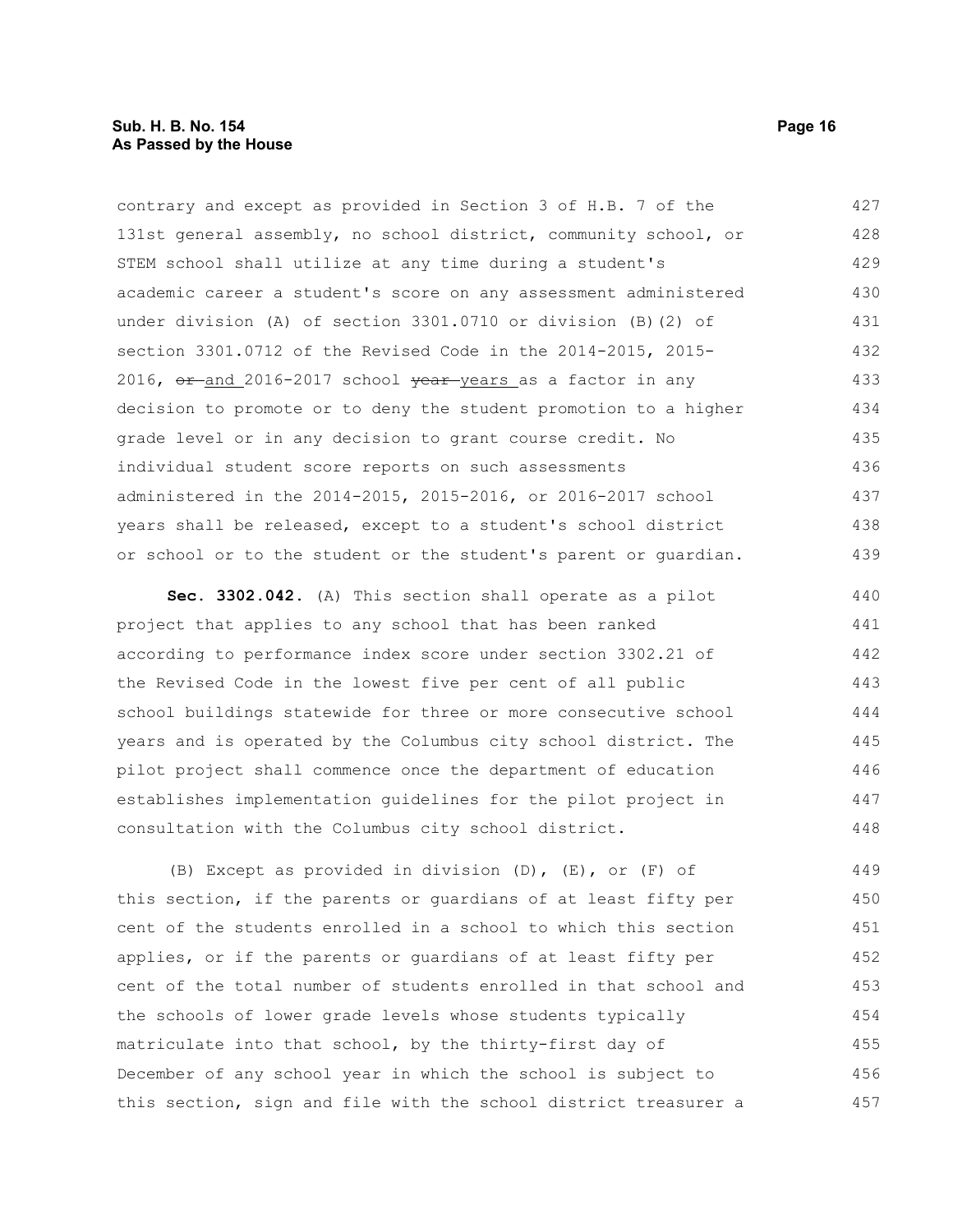petition requesting the district board of education to implement one of the following reforms in the school, and if the validity and sufficiency of the petition is certified in accordance with division (C) of this section, the board shall implement the requested reform in the next school year: 458 459 460 461 462

(1) Reopen the school as a community school under Chapter 3314. of the Revised Code;

(2) Replace at least seventy per cent of the school's personnel who are related to the school's poor academic performance or, at the request of the petitioners, retain not more than thirty per cent of the personnel; 465 466 467 468

(3) Contract with another school district or a nonprofit or for-profit entity with a demonstrated record of effectiveness to operate the school; 469 470 471

(4) Turn operation of the school over to the department; 472

(5) Any other major restructuring of the school that makes fundamental reforms in the school's staffing or governance. 473 474

(C) Not later than thirty days after receipt of a petition under division (B) of this section, the district treasurer shall verify the validity and sufficiency of the signatures on the petition and certify to the district board whether the petition contains the necessary number of valid signatures to require the board to implement the reform requested by the petitioners. If the treasurer certifies to the district board that the petition does not contain the necessary number of valid signatures, any person who signed the petition may file an appeal with the county auditor within ten days after the certification. Not later than thirty days after the filing of an appeal, the county auditor shall conduct an independent verification of the 475 476 477 478 479 480 481 482 483 484 485 486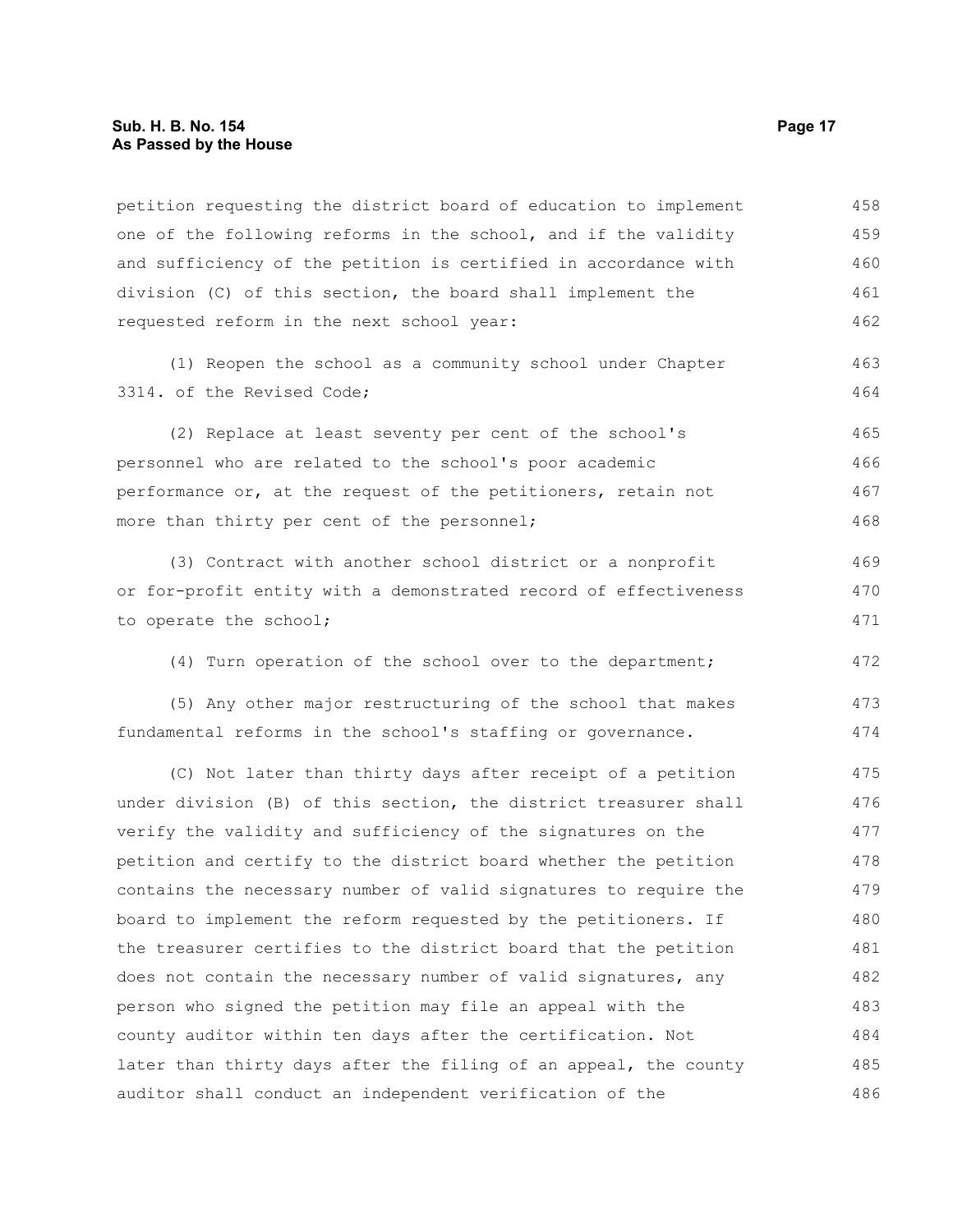validity and sufficiency of the signatures on the petition and certify to the district board whether the petition contains the necessary number of valid signatures to require the board to implement the requested reform. If the treasurer or county auditor certifies that the petition contains the necessary number of valid signatures, the district board shall notify the superintendent of public instruction and the state board of education of the certification. 487 488 489 490 491 492 493 494

(D) The district board shall not implement the reform requested by the petitioners in any of the following circumstances: 495 496 497

(1) The district board has determined that the request is for reasons other than improving student academic achievement or student safety.

(2) The state superintendent has determined that implementation of the requested reform would not comply with the model of differentiated accountability described in section 3302.041 of the Revised Code. 501 502 503 504

(3) The petitioners have requested the district board to implement the reform described in division (B)(4) of this section and the department has not agreed to take over the school's operation. 505 506 507 508

(4) When all of the following have occurred:

(a) After a public hearing on the matter, the district board issued a written statement explaining the reasons that it is unable to implement the requested reform and agreeing to implement one of the other reforms described in division (B) of this section. 510 511 512 513 514

(b) The district board submitted its written statement to 515

498 499 500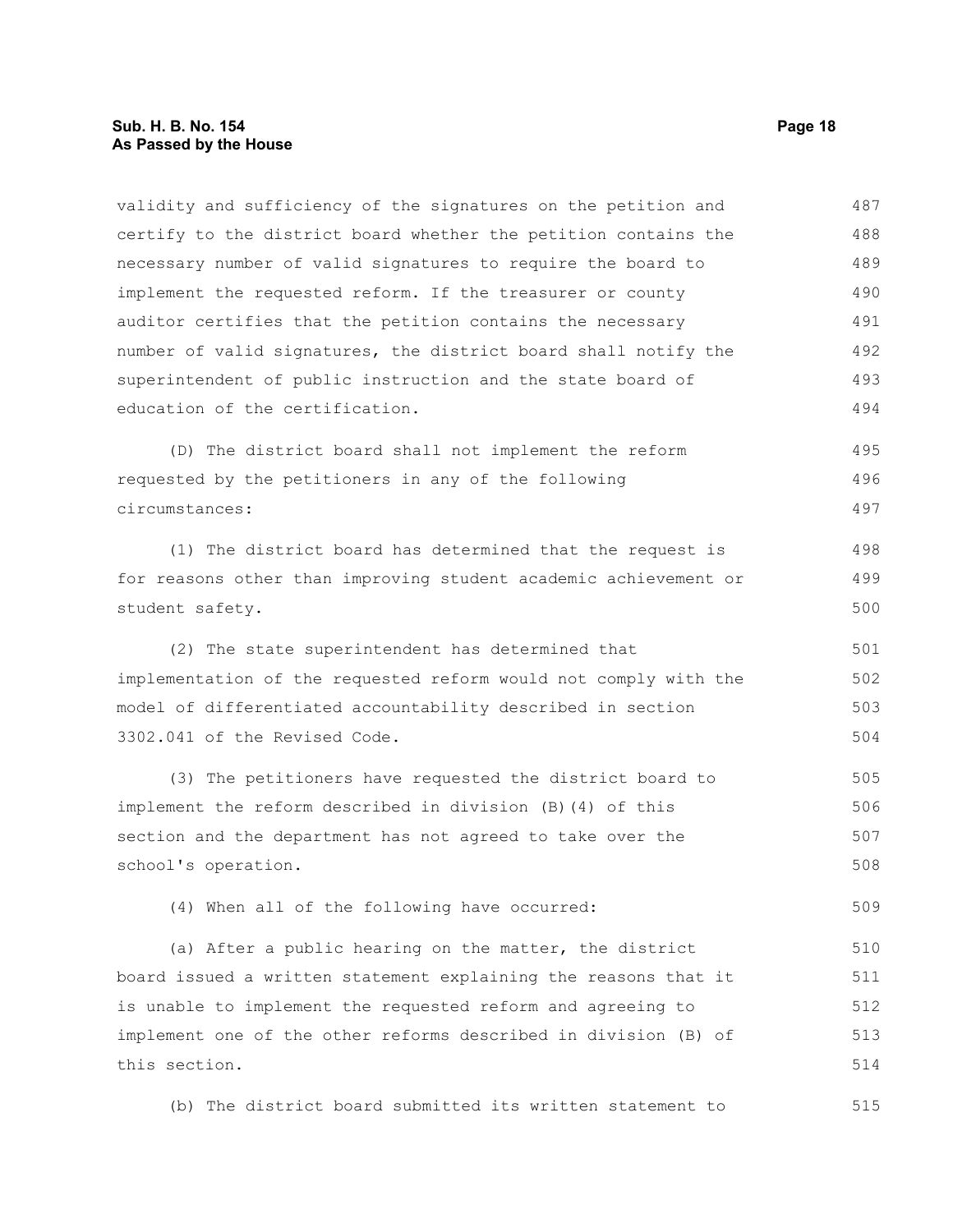the state superintendent and the state board along with evidence showing how the alternative reform the district board has agreed to implement will enable the school to improve its academic performance. 516 517 518 519

(c) Both the state superintendent and the state board have approved implementation of the alternative reform. 520 521

(E) If the provisions of this section conflict in any way with the requirements of federal law, federal law shall prevail over the provisions of this section. 522 523 524

(F) If a school is restructured under this section $\tau$ section 3302.10 or 3302.12 of the Revised Code, or federal law, the school shall not be required to restructure again under state law for three consecutive years after the implementation of that prior restructuring. 525 526 527 528 529

(G) Beginning not later than six months after the first petition under this section has been resolved, the department of education shall annually evaluate the pilot program and submit a report to the general assembly under section 101.68 of the Revised Code. Such reports shall contain its recommendations to the general assembly with respect to the continuation of the pilot program, its expansion to other school districts, or the enactment of further legislation establishing the program statewide under permanent law. 530 531 532 533 534 535 536 537 538

 **Sec. 3302.10.** (A) Any academic distress commission organized for a school district under former section 3302.10 of the Revised Code, as it existed prior to the effective date of this section, is hereby dissolved. The board of education of each district wherein an academic distress commission previously had been established shall reassume all of the powers granted to 539 540 541 542 543 544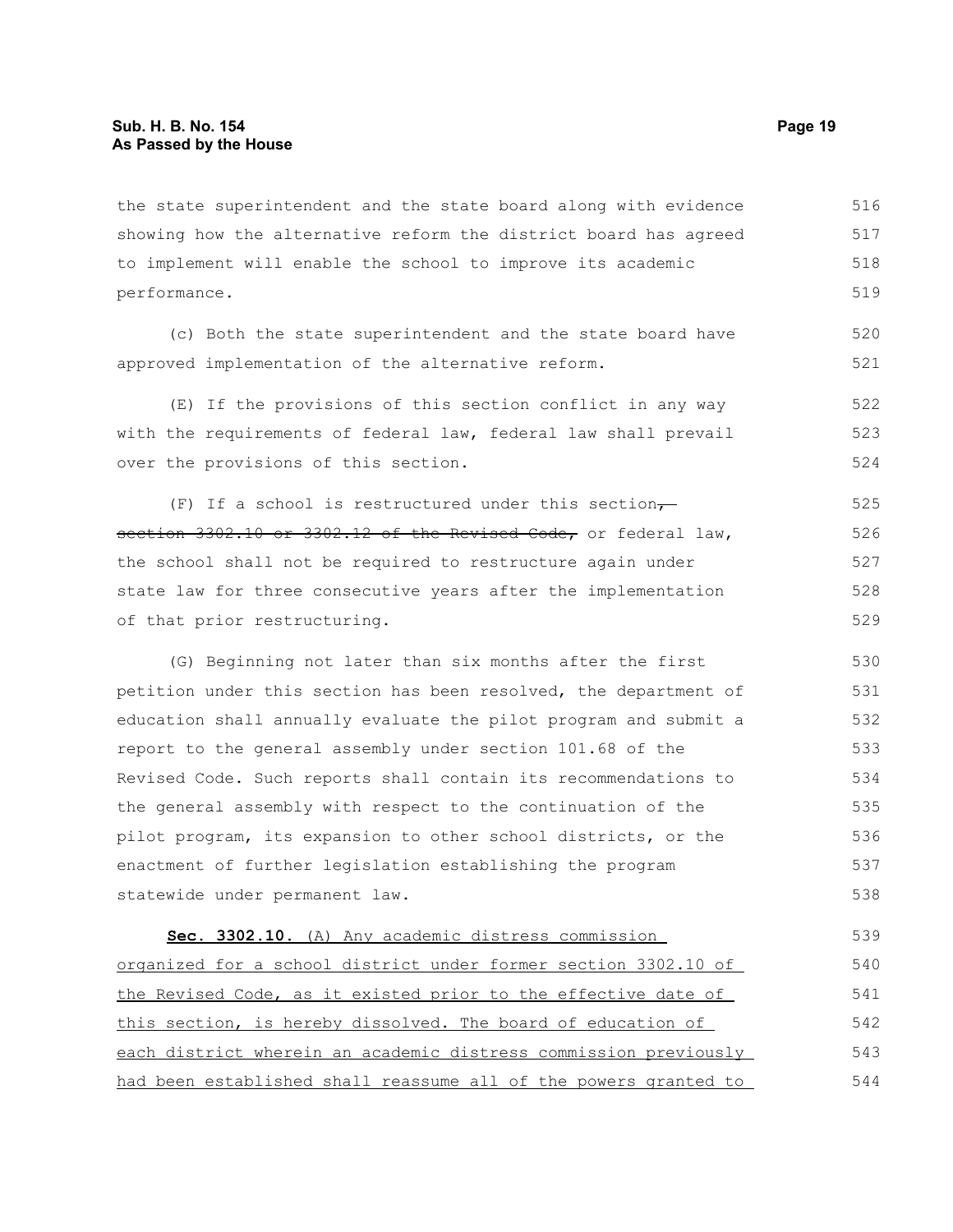it under the Revised Code.

| (B) (1) Beginning July 1, 2019, this section shall apply to       | 546 |
|-------------------------------------------------------------------|-----|
| each building operated by a school district for which an          | 547 |
| academic distress commission had been established under former    | 548 |
| section 3302.10 of the Revised Code, as it existed prior to the   | 549 |
| effective date of this section, and which building also received  | 550 |
| an overall grade of "F" under division (C) (3) of section 3302.03 | 551 |
| of the Revised Code for the previous school year. Each building   | 552 |
| to which this division applies shall commence the procedure       | 553 |
| prescribed by division (C) (1) of this section.                   | 554 |
| (2) Beginning July 1, 2020, this section shall apply to           | 555 |
| any school building operated by a city, local, or exempted        | 556 |
| village school district which is not subject to division (B)(1)   | 557 |
| of this section and which building receives an overall grade of   | 558 |
| "F" under division (C) (3) of section 3302.03 of the Revised Code | 559 |
| for the previous school year. Each building to which this         | 560 |
| division applies shall commence the procedure prescribed by       | 561 |

division (C)(1) of this section.

(C)(1) For each school building, in the first year, to which this section applies, the superintendent of public instruction shall designate the building as "in need of improvement," and the district board shall establish a school improvement team for the building. Each team shall be comprised of administrators and teachers, and may include community stakeholders, with oversight from the district board. 563 564 565 566 567 568 569

The improvement team shall do the following:

| (a) Conduct a performance audit that reviews the needs of        | 571 |
|------------------------------------------------------------------|-----|
| students, parents, teachers, and administrators of the school    | 572 |
| building. As part of the performance audit, the improvement team | 573 |

545

562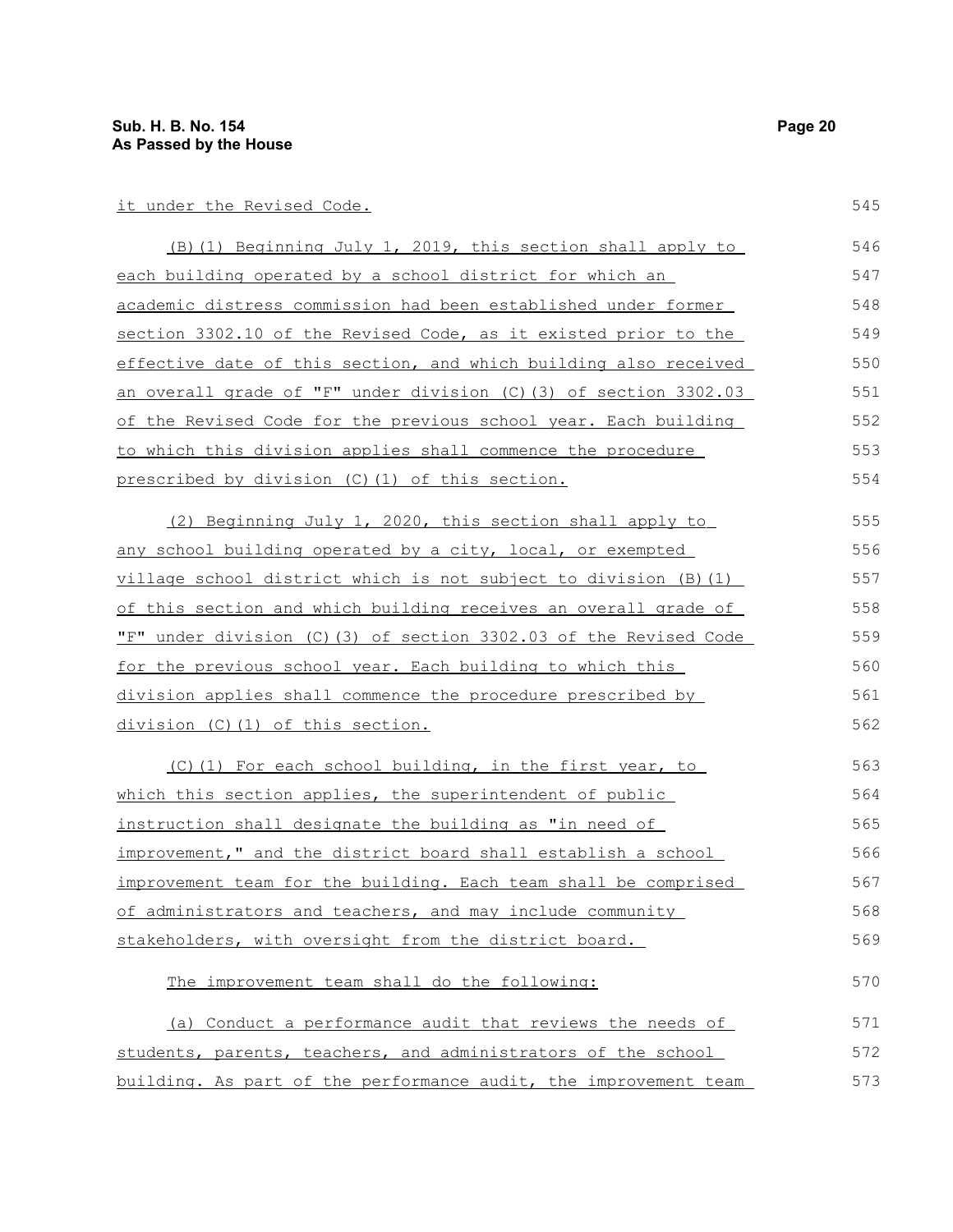| shall convene a group of parents and community stakeholders from | 574 |
|------------------------------------------------------------------|-----|
| within the attendance zone of the building and seek input on     | 575 |
| student needs and school improvement strategies.                 | 576 |
| (b) Develop a school improvement plan based on a multi-          | 577 |
| tiered, evidence-based model. The plan may include measurable    | 578 |
| benchmarks for improvement in the following areas:               | 579 |
| (i) Parent and family engagement;                                | 580 |
| (ii) Creating a culture of academic success among                | 581 |
| students;                                                        | 582 |
| (iii) Building a culture of student support among school         | 583 |
| faculty and staff;                                               | 584 |
| (iv) Student attendance;                                         | 585 |
| (v) Dismissal and exclusion rates;                               | 586 |
| (vi) Student safety and discipline;                              | 587 |
| (vii) Student promotion and dropout rates;                       | 588 |
| (viii) Graduation rates.                                         | 589 |
| (c) Submit the improvement plan to the district board for        | 590 |
| approval not later than the final day of the school year in      | 591 |
| which the process described in division (C) (1) of this section  | 592 |
| began. The district board and the district superintendent shall  | 593 |
| review the plan and may change elements of the plan in           | 594 |
| consultation with the improvement team. Prior to approving the   | 595 |
| plan, the district board shall seek community feedback in one or | 596 |
| more public hearings.                                            | 597 |
| (d) An improvement team may request technical support from       | 598 |
| the department of education during development of the plan.      | 599 |

(e) An improvement team may recommend that the district 600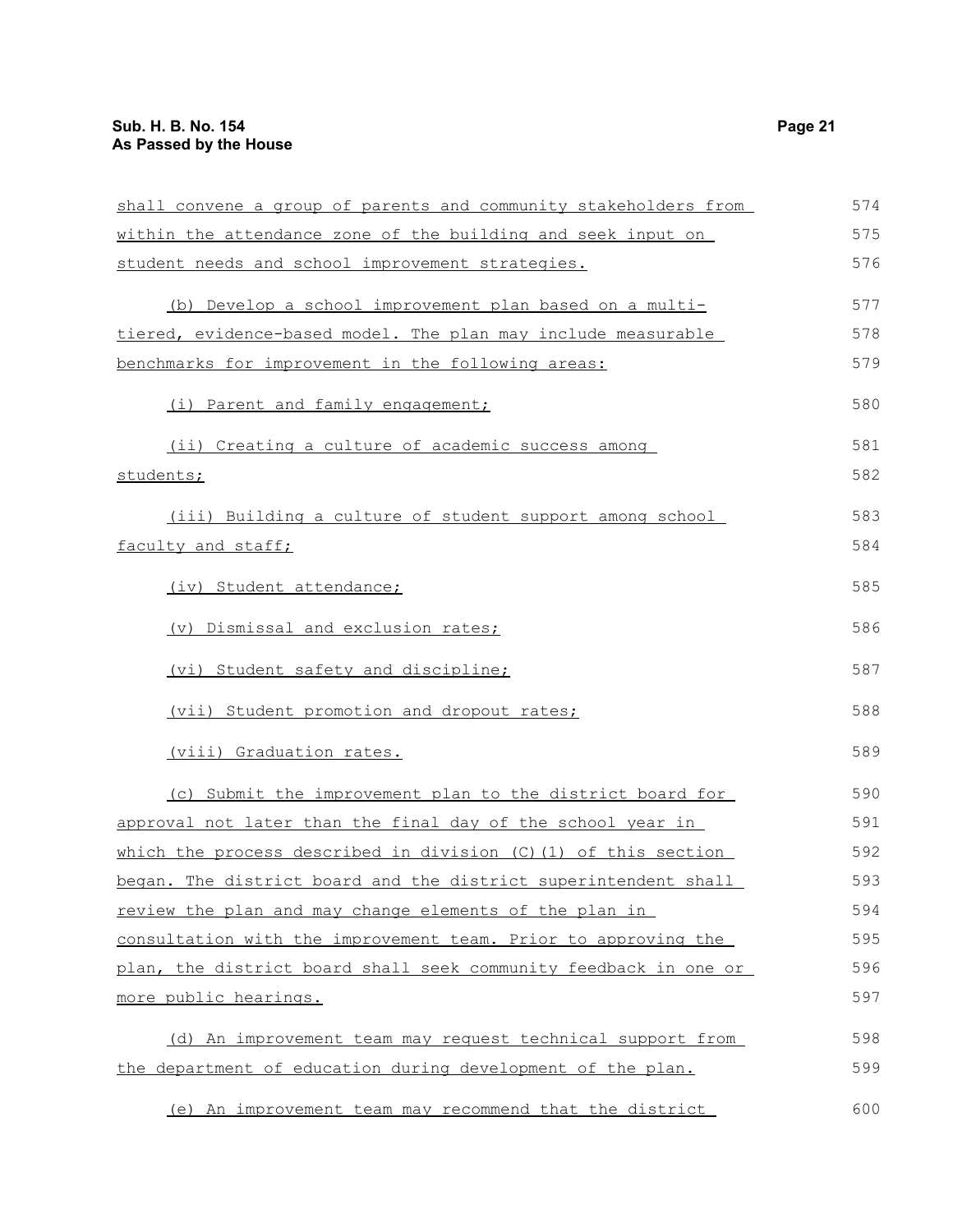board voluntarily initiate a community learning center model process for the building, as described in section 3302.17 of the Revised Code. (2) If a school building receives an overall grade of "F" under division (C)(3) of section 3302.03 of the Revised Code for a second consecutive year, the building shall retain "in need of improvement status," and the district board and the improvement team shall begin implementing the improvement plan developed under division (C)(1) of this section. The improvement team shall monitor progress on the implementation of the improvement plan, with oversight from the district board. The improvement team may hire an academic coordinator or request technical support from the department during implementation of the plan. (3) If a school building receives an overall grade of "F" under division (C)(3) of section 3302.03 of the Revised Code for a third consecutive year, the building shall retain "in need of improvement status," and the improvement team shall continue implementing the improvement plan, with oversight from the district board. The department of education may perform a midyear and end-of-year review of the measurable benchmarks in the improvement plan and provide feedback to the improvement team, district board, and district superintendent. (4)(a) If a school building receives an overall grade of "F" under division (C)(3) of section 3302.03 of the Revised Code for a fourth consecutive year, the building shall retain "in need of improvement status," and the improvement team shall continue implementing the improvement plan, with oversight from the district board. The state superintendent shall review the progress made under the school improvement plan and determine if 601 602 603 604 605 606 607 608 609 610 611 612 613 614 615 616 617 618 619 620 621 622 623 624 625 626 627 628 629

the building may move out of "in need of improvement status."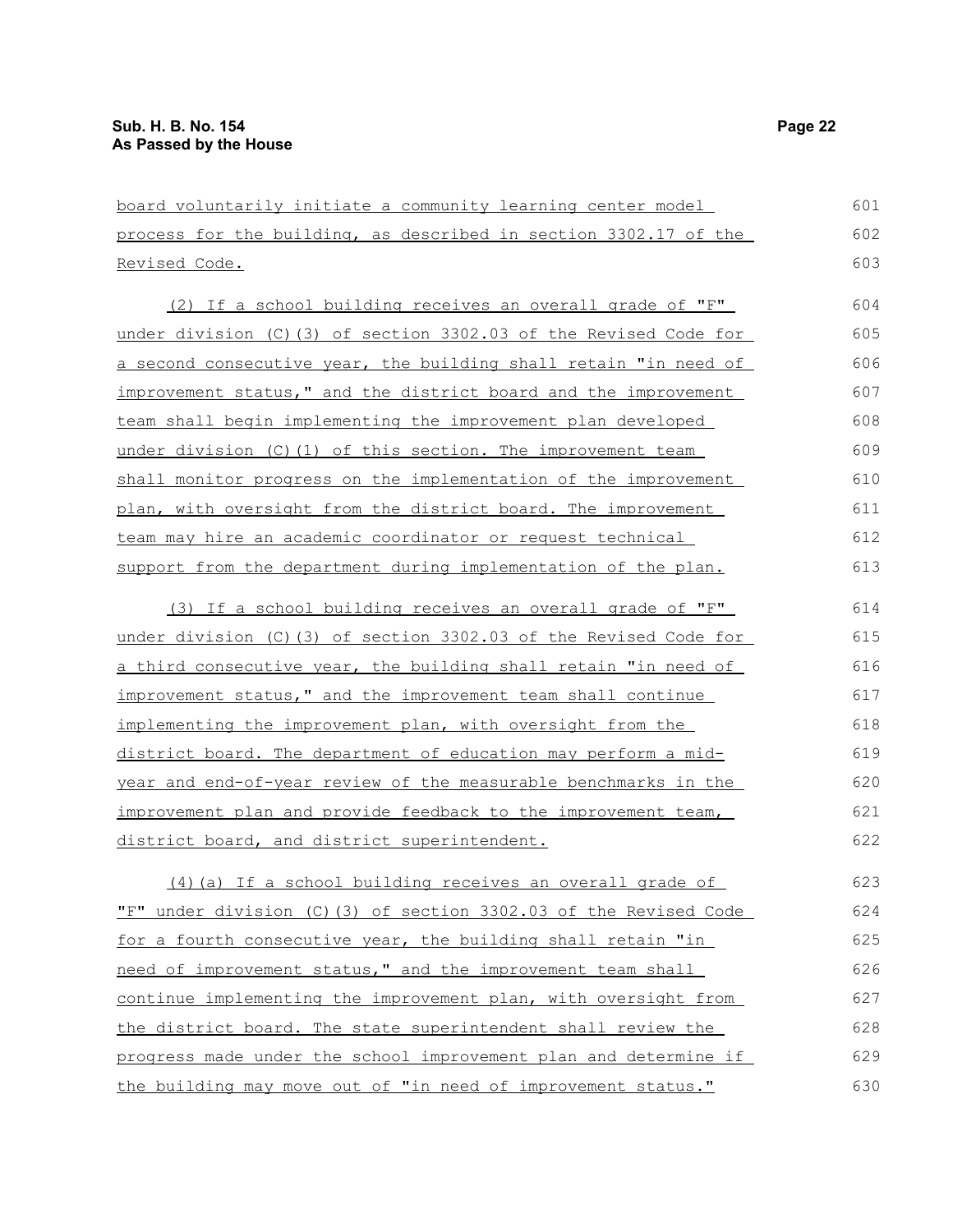| (b) In determining whether a building shall move out of           | 631 |
|-------------------------------------------------------------------|-----|
| "in need of improvement status," the state superintendent shall   | 632 |
| review whether the school has made marked improvement under the   | 633 |
| improvement plan in accordance with the criteria developed under  | 634 |
| division (C)(5) of this section.                                  | 635 |
| (5) The state board of education shall adopt rules                | 636 |
| establishing criteria for the state superintendent to consider    | 637 |
| when determining whether a building may move out of "in need of   | 638 |
| improvement status."                                              | 639 |
| (D)(1) Beginning July 1, 2019, the state superintendent,          | 640 |
| in conjunction with the state board, shall convene a meeting of   | 641 |
| stakeholders to determine the best method to support school       | 642 |
| buildings that fail to meet improvement benchmarks under the      | 643 |
| improvement plan developed under division (C) (1) of this section | 644 |
| and prepare a report of the recommendations.                      | 645 |
| (2) The state superintendent shall submit this report to          | 646 |
| the standing committees of the house of representatives and       | 647 |
| senate that consider education legislation not later than         | 648 |
| January 1, 2020.                                                  | 649 |
| Sec. 3302.16. (A) (1) As used in sections 3302.10, 3302.17,       | 650 |
| and 3302.18 of the Revised Code, "community learning center"      | 651 |
| means a school operated by a city, exempted village, or local     | 652 |
| school district or community school established under Chapter     | 653 |
| 3314. of the Revised Code that participates in a coordinated,     | 654 |
| community-based effort with community partners to provide         | 655 |
| comprehensive educational, developmental, family, and health      | 656 |
| services to students, families, and community members during      | 657 |
| school hours and hours in which school is not in session.         | 658 |
| (2) For purposes of this section and sections 3302.10,            | 659 |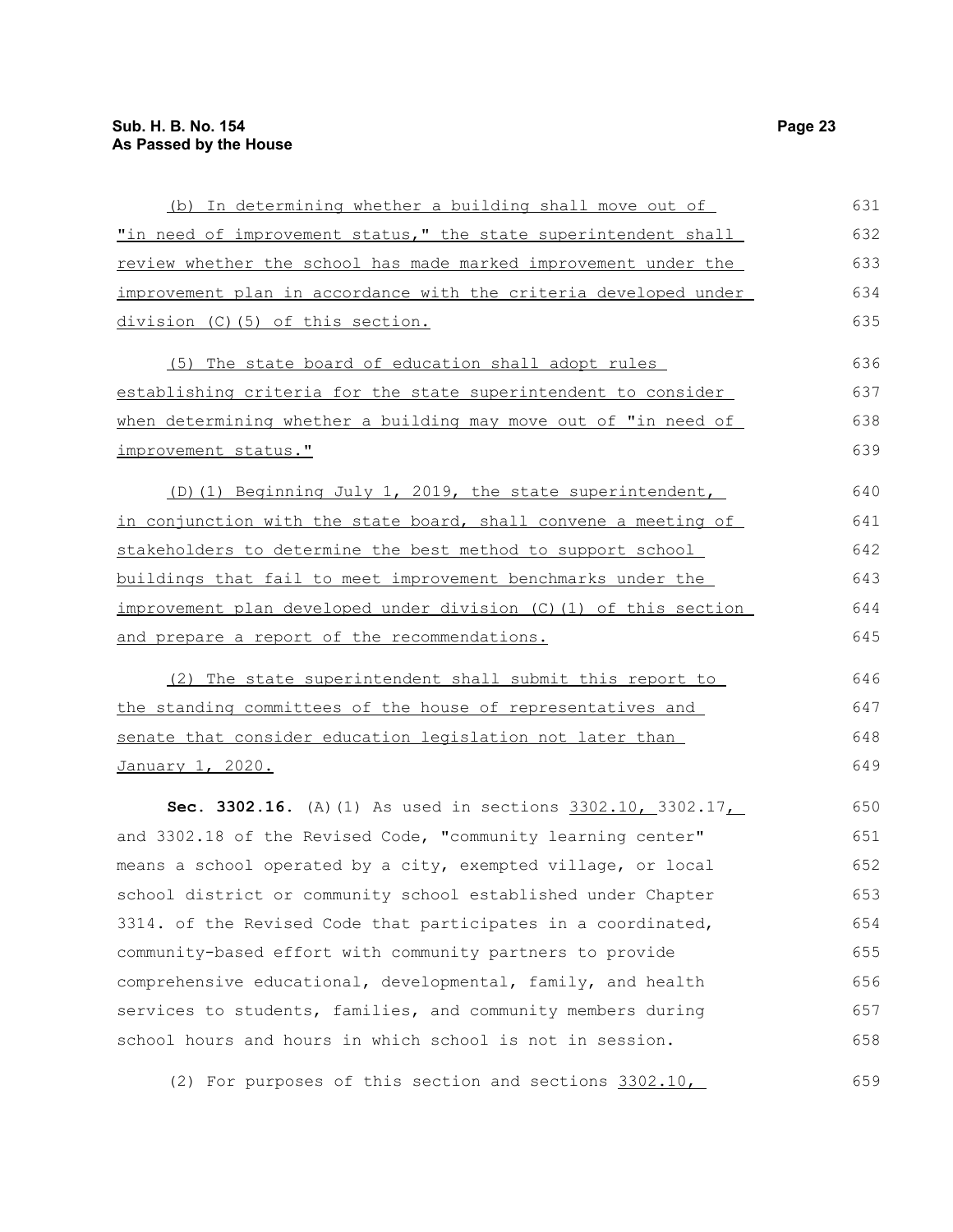3302.17, and 3302.18 of the Revised Code, "community partner" means a provider to students, families, or community members of health care services, on-site resource coordinators, and any other services or programs determined appropriate by a school action team created under section 3302.18 of the Revised Code. 660 661 662 663 664

(B) Prior to providing health services to a student, a community learning center shall obtain the written consent of the student's parent, guardian, or custodian, if the student is less than eighteen years old, or the written consent of the student, if the student is at least eighteen years old. 665 666 667 668 669

(C) A community learning center and any employee, contractor, or volunteer of a community learning center shall, in accordance with all applicable state and federal laws, maintain the confidentiality of patient-identifying information obtained in the course of providing health services. 670 671 672 673 674

**Sec. 3302.17.** (A) Any school building operated by a city, exempted village, or local school district, or a community school established under Chapter 3314. of the Revised Code is eligible to initiate the community learning center process as prescribed by this section. 675 676 677 678 679

(B) Beginning with the 2015-2016 school year, each Each district board of education or community school governing authority may initiate a community learning center process for any school building to which this section applies in the manner prescribed by this division. 680 681 682 683 684

First, the board or governing authority shall conduct a public information hearing at each school building to which this section applies to inform the community of the community learning center process. The board or governing authority may do 685 686 687 688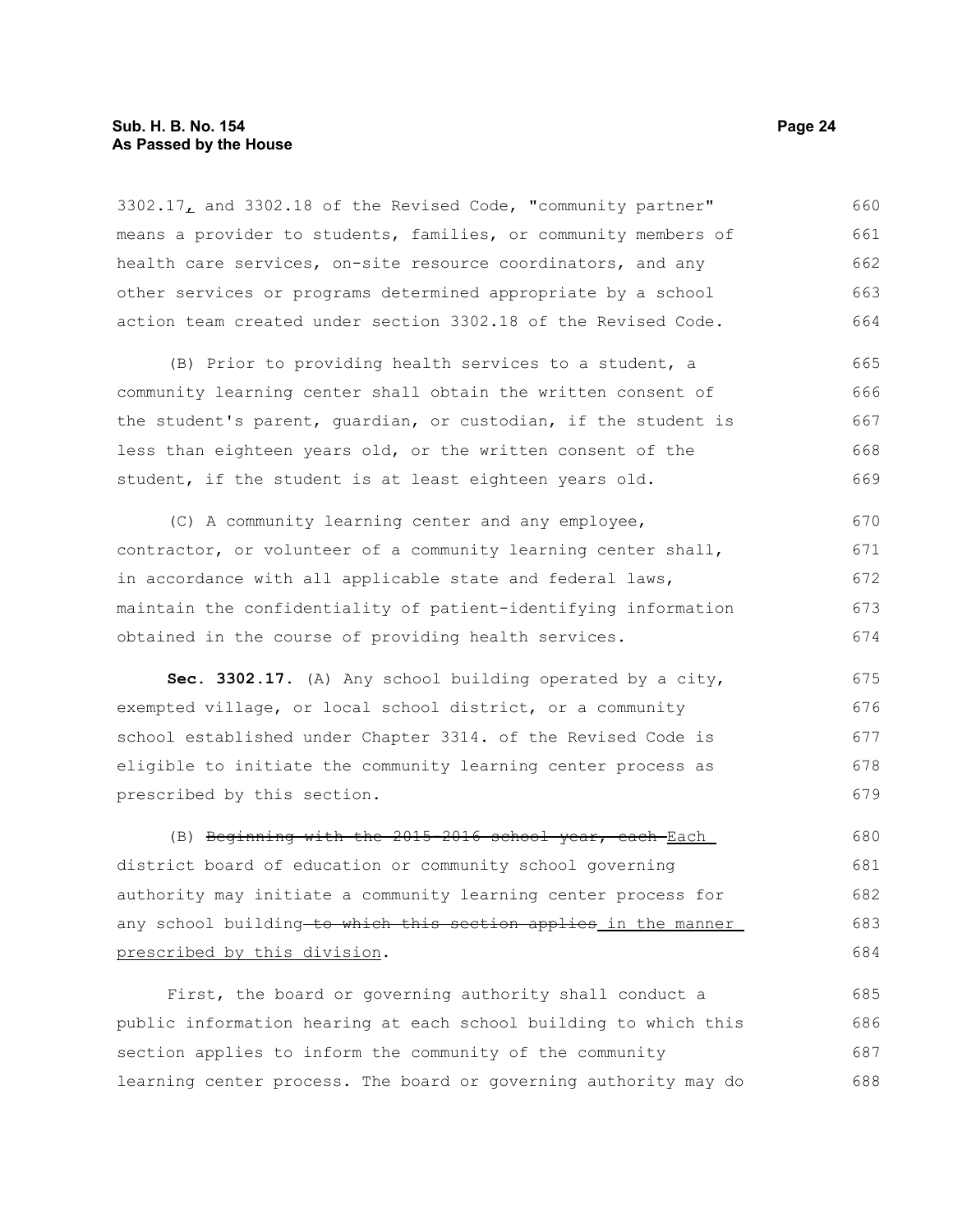longer apply to the school building.

hearing: (1) Announce the meeting not less than forty-five days in advance at the school and on the school's or district's web sites and using tools to ensure effective communication with individuals with disabilities; (2) Schedule the meeting for an evening or weekend time; (3) Provide interpretation services and written materials in all languages spoken by five per cent or more of the students enrolled in the school; (4) Provide child care services for parents attending the meeting; (5) Provide parents, students, teachers, nonteaching employees, and community members with the opportunity to speak at the meeting; (6) Comply with section 149.43 of the Revised Code. In preparing for the public information hearing, the board or governing authority shall ensure that information about the hearing is broadly distributed throughout the community. The board or governing authority may enter into an agreement with any civic engagement organizations, community organizations, or employee organizations to support the implementation of the community learning center process. The board or governing authority shall conduct a follow-up hearing at least once annually until action is further taken under the section with respect to the school building or until the conditions described in division (A) of this section no 690 691 692 693 694 695 696 697 698 699 700 701 702 703 704 705 706 707 708 709 710 711 712 713 714 715

all of the following with regard to the public information

689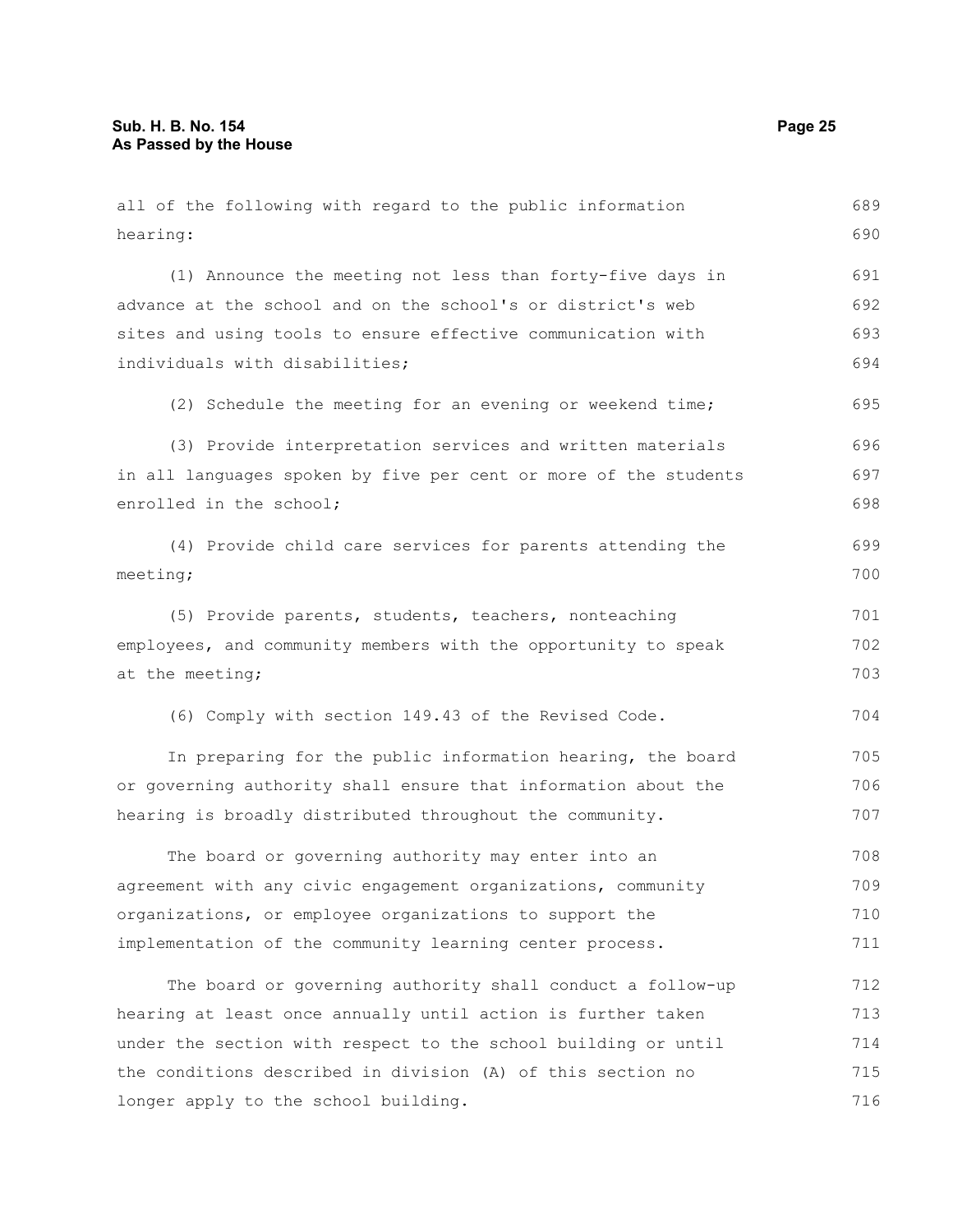# **Sub. H. B. No. 154 Page 26 As Passed by the House**

(C) Not sooner than forty-five days after the first public information hearing, the board or governing authority shall conduct an election, by paper ballot, to initiate the process to become a community learning center. Only parents or guardians of students enrolled in the school and students enrolled in a different school operated by a joint vocational school district but are otherwise entitled to attend the school, and teachers and nonteaching employees who are assigned to the school may vote in the election. 717 718 719 720 721 722 723 724 725

The board or governing authority shall distribute the ballots by mail and shall make copies available at the school and on the web site of the school. The board or governing authority also may distribute the ballots by directly giving ballots to teachers and nonteaching employees and sending home ballots with every student enrolled in the school building. 726 727 728 729 730 731

(D) The board or governing authority shall initiate the transition of the building to a community learning center if the results of the election held under division (C) of this section are as follows:

(1) At least fifty per cent of parents and guardians of students enrolled in the eligible school building and students enrolled in a different building operated by a joint vocational school district but who are entitled to attend the school cast ballots by a date set by the board or governing authority, and of those ballots at least sixty-seven per cent are in favor of initiating the process; and 736 737 738 739 740 741 742

(2) At least fifty per cent of teachers and nonteaching employees who are assigned to the school cast ballots by a date set by the board or governing authority, and of those ballots at least sixty-seven per cent are in favor of initiating the 743 744 745 746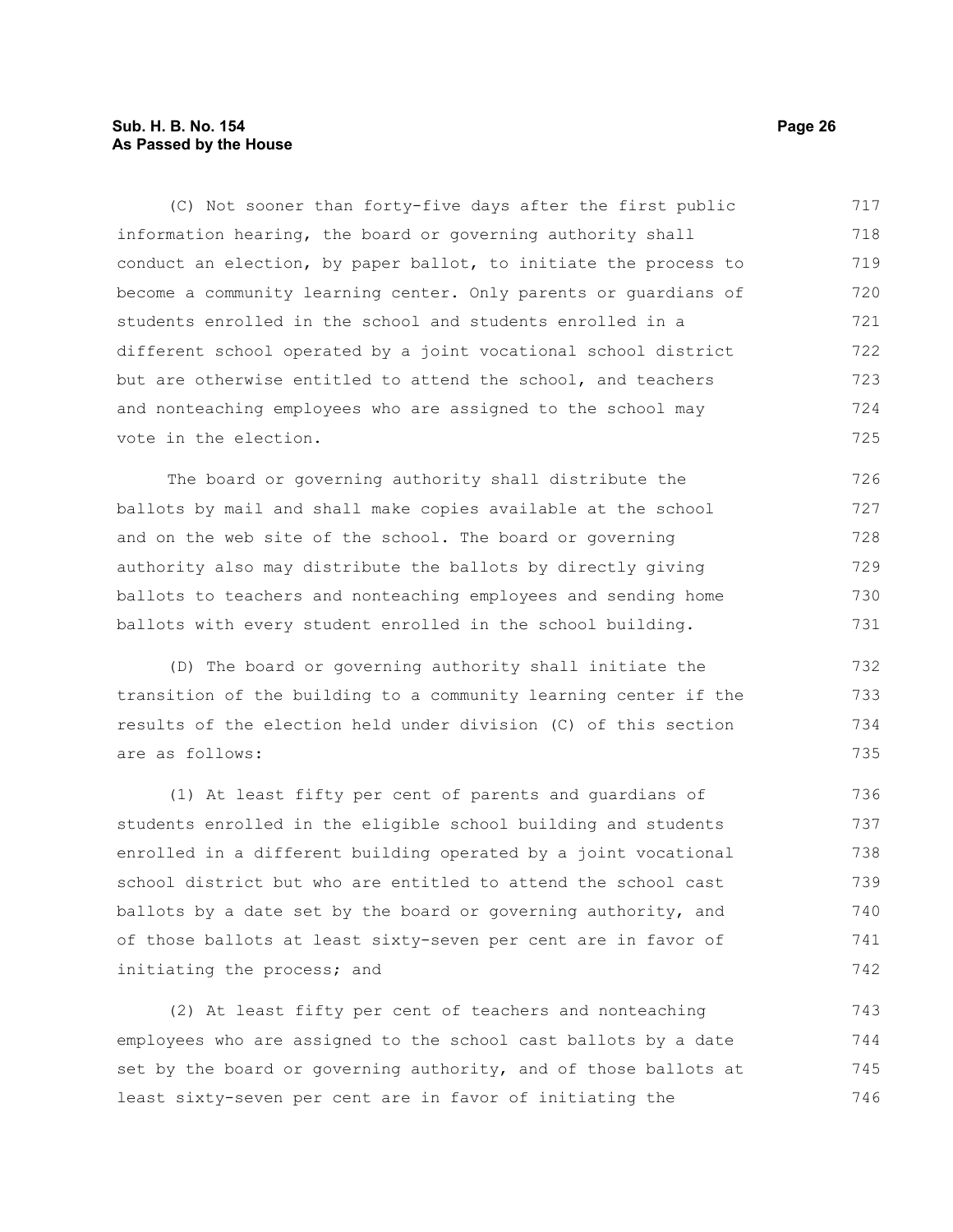| process.                                                         | 747 |
|------------------------------------------------------------------|-----|
| (E) If a community learning center process is initiated          | 748 |
| under this section, the board or governing authority shall       | 749 |
| create a school action team under section 3302.18 of the Revised | 750 |
| Code. Within four months upon selection, the school action team  | 751 |
| shall conduct and complete, in consultation with community       | 752 |
| partners, a performance audit of the school and review, with     | 753 |
| parental input, the needs of the school with regard to           | 754 |
| restructuring under section 3302.10, 3302.12, or 3302.042 of the | 755 |
| Revised Code, or federal law.                                    | 756 |
| The school action team shall provide quarterly updates of        | 757 |
| its work in a public hearing that complies with the same         | 758 |
| specifications prescribed in division (B) of this section.       | 759 |
| (F) Upon completion of the audit and review, the school          | 760 |
| action team shall present its findings at a public hearing that  | 761 |
| complies with the same specifications prescribed in division (B) | 762 |
| of this section. After the school action team presents its       | 763 |
| findings at the public hearing, it shall create a community      | 764 |
| learning center improvement plan that designates appropriate     | 765 |
| interventions, which may be based on the recommendations         | 766 |
| developed by the department under division (H) (1) (b) of this   | 767 |
| section.                                                         | 768 |
| If there is a federally mandated school improvement              | 769 |
| planning process, the team shall coordinate its work with that   | 770 |
| plan.                                                            | 771 |
| The school action team shall approve the plan by a               | 772 |
| majority vote.                                                   | 773 |
| (G) Upon approval of the plan by the school action team,         | 774 |
| the team shall submit the community learning center improvement  | 775 |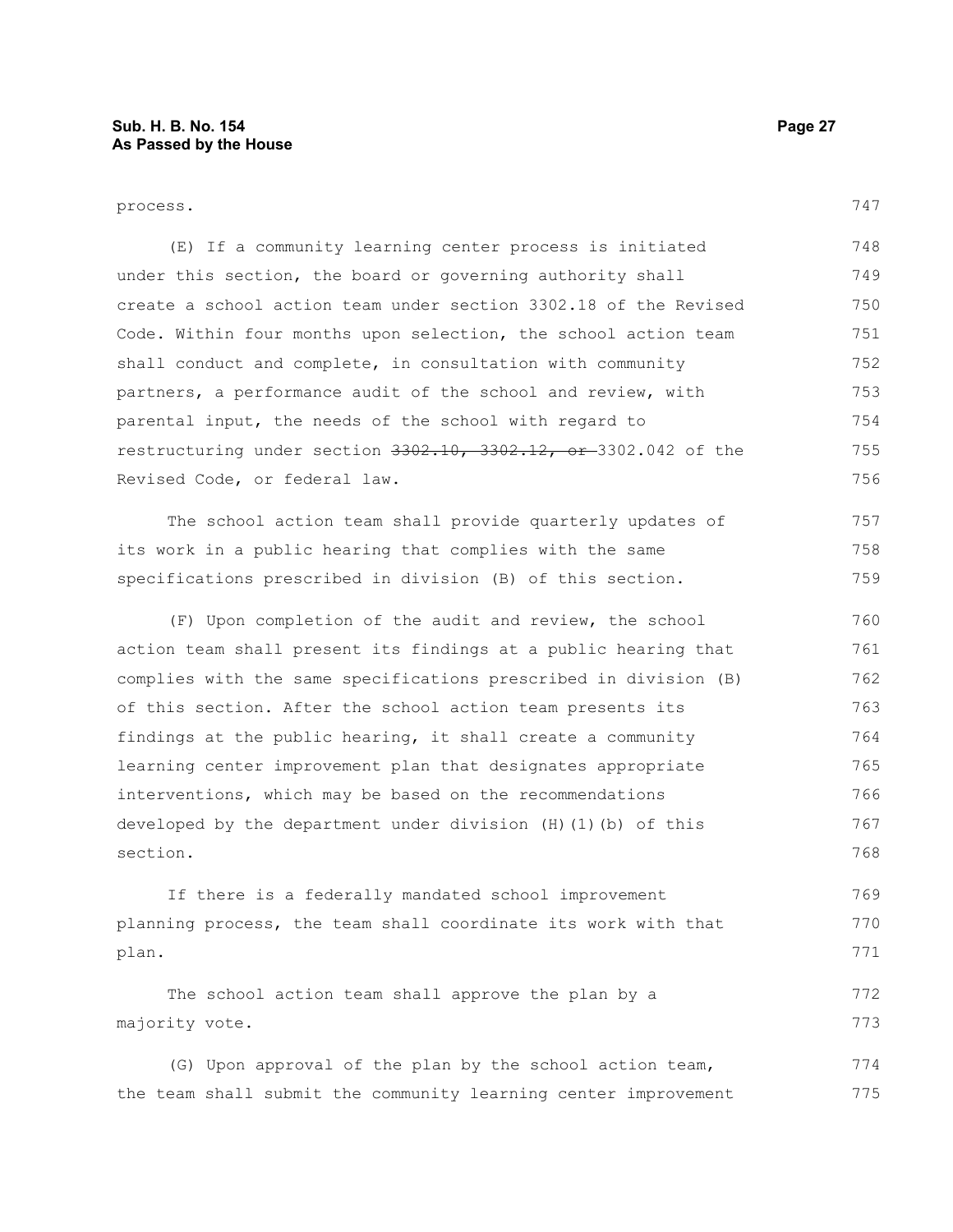plan to the same individuals described in division (C) of this section. Ballots shall be distributed and an election shall be conducted in the same manner as indicated under that division. 776 777 778

The school action team shall submit the plan to the district board of education or community school governing authority, if the results of the election under division (G) of this section are as follows: 779 780 781 782

(1) At least thirty per cent of parents and guardians of students enrolled in the eligible school building and students enrolled in a different building operated by a joint vocational school district but who are entitled to attend the school cast ballots by a date set by the board or governing authority, and of those ballots at least fifty per cent are in favor of initiating the process; and 783 784 785 786 787 788 789

(2) At least thirty per cent of teachers and nonteaching employees who are assigned to the school cast ballots by a date set by the board or governing authority, and of those ballots at least fifty per cent are in favor of initiating the process.

The board or governing authority shall evaluate the plan and determine whether to adopt it. The board or governing authority shall adopt the plan in full or adopt portions of the plan. If the board or governing authority does not adopt the plan in full, it shall provide a written explanation of why portions of the plan were rejected. 794 795 796 797 798 799

(H)(1) The department shall do all of the following with respect to this section: 800 801

(a) Adopt rules regarding the elections required under this section; 802 803

(b) Develop appropriate interventions for a community 804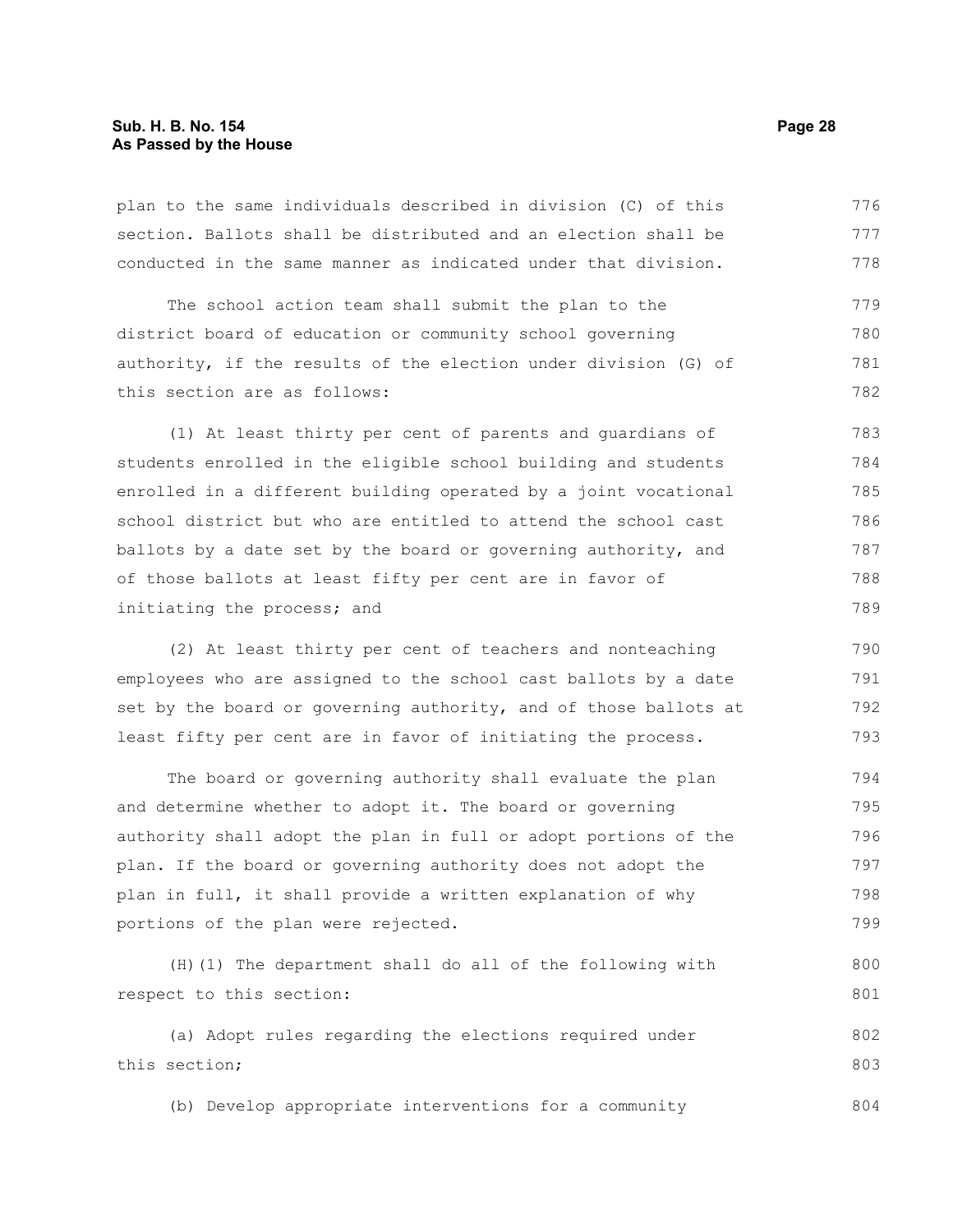learning center improvement plan that may be used by a school action team under division (F) of this section; (c) Publish a menu of programs and services that may be offered by community learning centers. The information shall be posted on the department's web site. To compile this information the department shall solicit input from resource coordinators of existing community learning centers+. (d) Provide information regarding implementation of comprehensive community-based programs and supportive services including the community learning center model to school buildings meeting any of the following conditions: (i) The building is in improvement status as defined by the "No Child Left Behind Act of 2001" or under an agreement between the Ohio department of education and the United States secretary of education. (ii) The building is a secondary school that is among the lowest achieving fifteen per cent of secondary schools statewide, as determined by the department. (iii) The building is a secondary school with a graduation rate of sixty per cent or lower for three or more consecutive years. (iv) The building is a school that the department determines is persistently low-performing. (2) The department may do the following with respect to this section: (a) Provide assistance, facilitation, and training to school action teams in the conducting of the audit required under this section; 805 806 807 808 809 810 811 812 813 814 815 816 817 818 819 820 821 822 823 824 825 826 827 828 829 830 831 832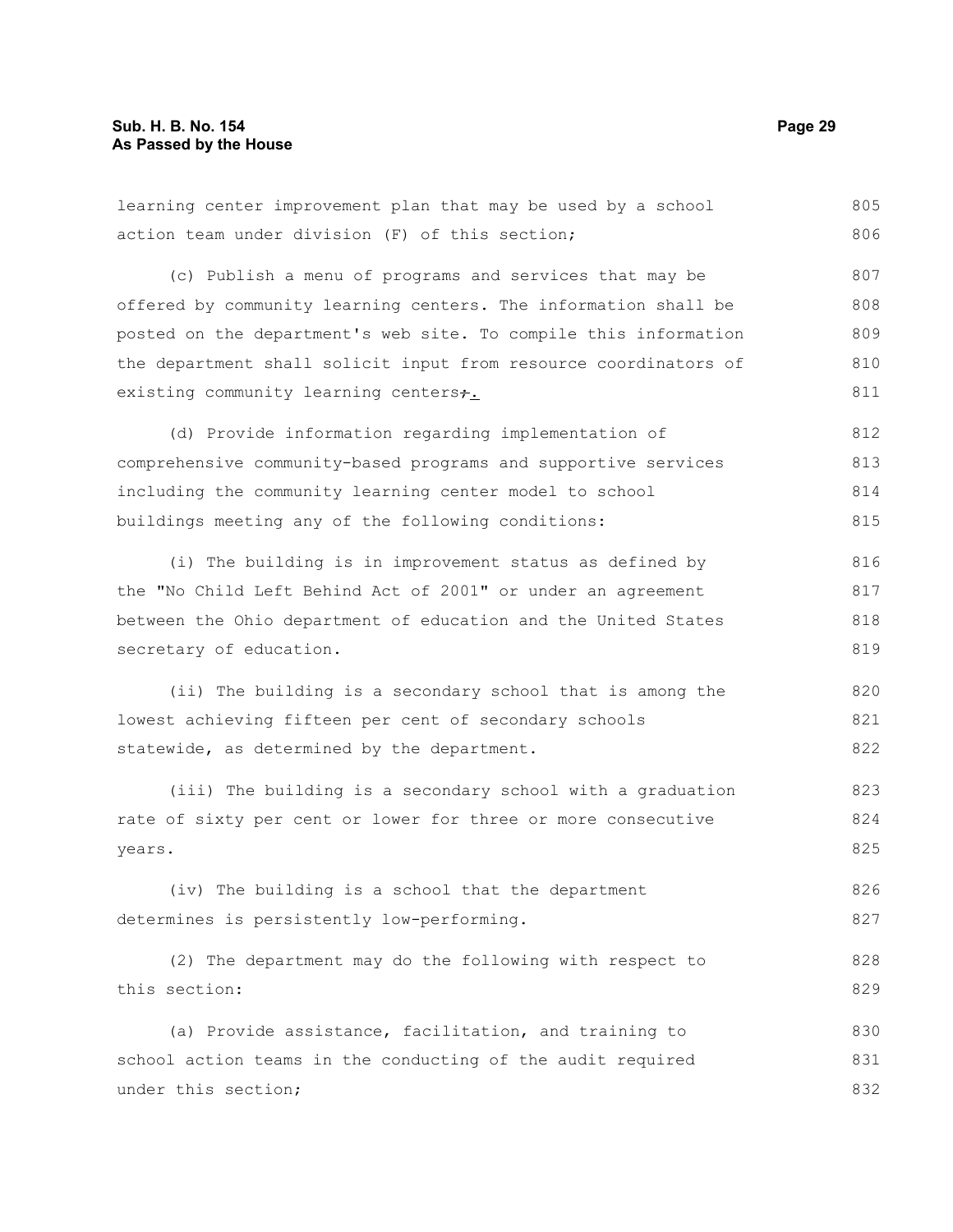#### **Sub. H. B. No. 154 Page 30 As Passed by the House**

(b) Provide opportunities for members of school action teams from different schools to share school improvement strategies with parents, teachers, and other relevant stakeholders in higher performing schools; (c) Provide financial support in a school action team's planning process and create a grant program to assist in the implementation of a qualified community learning center plan. (I) Notwithstanding any provision to the contrary in Chapter 4117. of the Revised Code, the requirements of this section prevail over any conflicting provisions of a collective bargaining agreement entered into on or after-the effective dateof this section October 15, 2015. However, the board or governing authority and the teachers' labor organization may negotiate additional factors to be considered in the adoption of a community learning center plan. 833 834 835 836 837 838 839 840 841 842 843 844 845 846 847 848

**Sec. 3310.03.** A student is an "eligible student" for purposes of the educational choice scholarship pilot program if the student's resident district is not a school district in which the pilot project scholarship program is operating under sections 3313.974 to 3313.979 of the Revised Code and the student satisfies one of the conditions in division (A), (B), (C), (D), or (E) of this section: 849 850 851 852 853 854

(A)(1) The student is enrolled in a school building operated by the student's resident district that, on the report card issued under section 3302.03 of the Revised Code published prior to the first day of July of the school year for which a scholarship is sought, did not receive a rating as described in division  $(H)$  (I) of this section, and to which any or a combination of any of the following apply for two of the three most recent report cards published prior to the first day of 855 856 857 858 859 860 861 862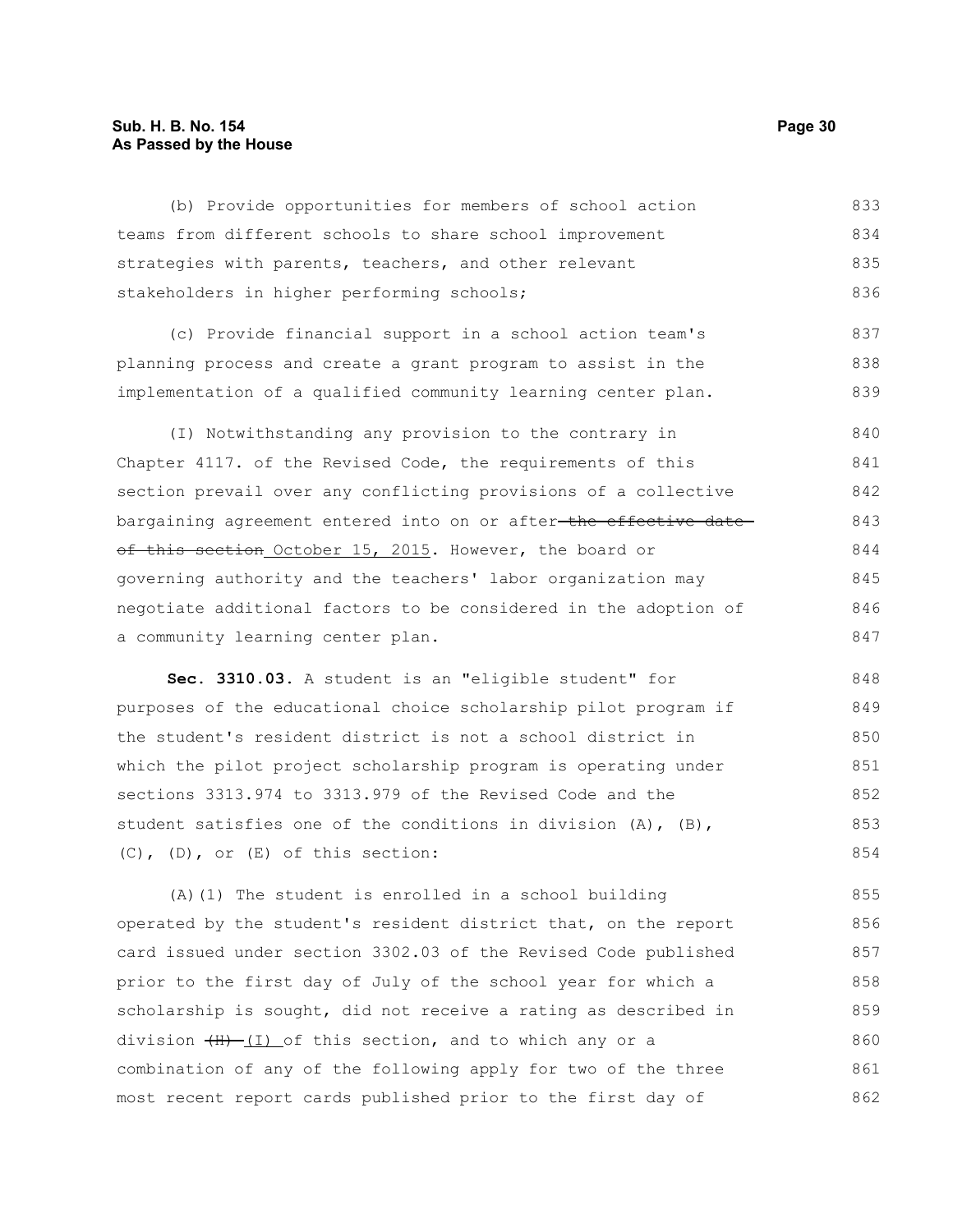July of the school year for which a scholarship is sought: 863

(a) The building was declared to be in a state of academic emergency or academic watch under section 3302.03 of the Revised Code as that section existed prior to March 22, 2013. 864 865 866

(b) The building received a grade of "D" or "F" for the performance index score under division (A)(1)(b) or (B)(1)(b) of section 3302.03 of the Revised Code and for the value-added progress dimension under division (A)(1)(e) or (B)(1)(e) of section 3302.03 of the Revised Code for the 2012-2013, 2013- 2014, 2014-2015, or 2015-2016 school year; or if the building serves only grades ten through twelve, the building received a grade of "D" or "F" for the performance index score under division (A)(1)(b) or (B)(1)(b) of section  $3302.03$  of the Revised Code and had a four-year adjusted cohort graduation rate of less than seventy-five per cent. 867 868 869 870 871 872 873 874 875 876 877

(c) The building received an overall grade of "D" or "F" under division (C)(3) of section 3302.03 of the Revised Code or a grade of "F" for the value-added progress dimension under division (C)(1)(e) of section 3302.03 of the Revised Code for the 2016-2017 school year or any school year thereafter. 878 879 880 881 882

(2) The student will be enrolling in any of grades kindergarten through twelve in this state for the first time in the school year for which a scholarship is sought, will be at least five years of age by the first day of January of the school year for which a scholarship is sought, and otherwise would be assigned under section 3319.01 of the Revised Code in the school year for which a scholarship is sought, to a school building described in division (A)(1) of this section. 883 884 885 886 887 888 889 890

(3) The student is enrolled in a community school 891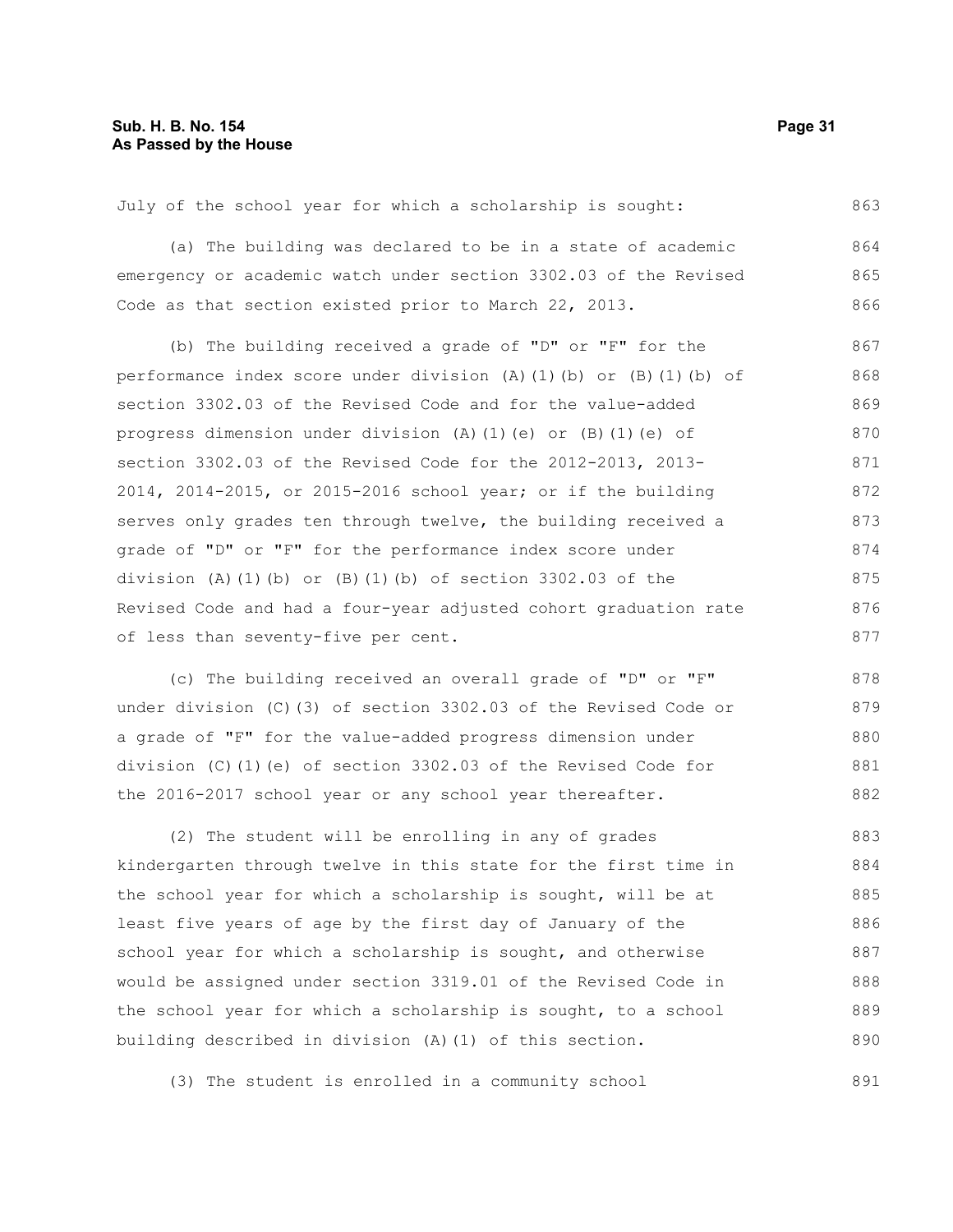established under Chapter 3314. of the Revised Code but otherwise would be assigned under section 3319.01 of the Revised Code to a building described in division (A)(1) of this section. 892 893 894

(4) The student is enrolled in a school building operated by the student's resident district or in a community school established under Chapter 3314. of the Revised Code and otherwise would be assigned under section 3319.01 of the Revised Code to a school building described in division (A)(1) of this section in the school year for which the scholarship is sought. 895 896 897 898 899 900

(5) The student will be both enrolling in any of grades kindergarten through twelve in this state for the first time and at least five years of age by the first day of January of the school year for which a scholarship is sought, or is enrolled in a community school established under Chapter 3314. of the Revised Code, and all of the following apply to the student's resident district: 901 902 903 904 905 906 907

(a) The district has in force an intradistrict open enrollment policy under which no student in the student's grade level is automatically assigned to a particular school building; 908 909 910

(b) In the most recent rating published prior to the first day of July of the school year for which scholarship is sought, the district did not receive a rating described in division  $(H)$  (I) of this section, and in at least two of the three most recent report cards published prior to the first day of July of that school year, any or a combination of the following apply to the district: 911 912 913 914 915 916 917

(i) The district was declared to be in a state of academic emergency under section 3302.03 of the Revised Code as it existed prior to March 22, 2013. 918 919 920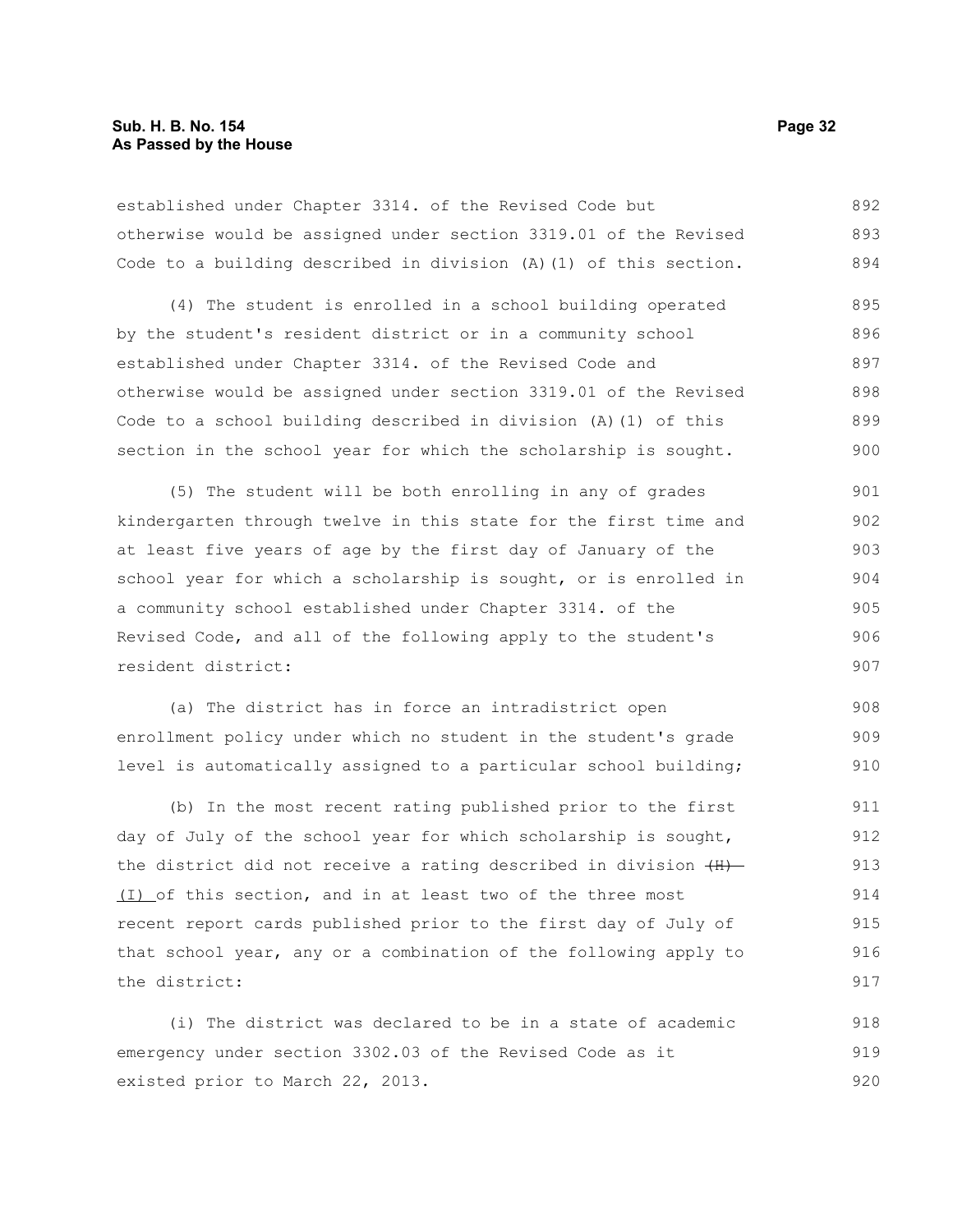#### **Sub. H. B. No. 154 Page 33 As Passed by the House**

(ii) The district received a grade of "D" or "F" for the performance index score under division (A)(1)(b) or (B)(1)(b) of section 3302.03 of the Revised Code and for the value-added progress dimension under division (A)(1)(e) or (B)(1)(e) of section 3302.03 of the Revised Code for the 2012-2013, 2013- 2014, 2014-2015, or 2015-2016 school year. 921 922 923 924 925 926

(c) The district received an overall grade of "D" or "F" under division (C)(3) of section 3302.03 of the Revised Code or a grade of "F" for the value-added progress dimension under division (C)(1)(e) of section 3302.03 of the Revised Code for the 2016-2017 school year or any school year thereafter. 927 928 929 930 931

(6) Beginning in the 2016-2017 school year, the student is enrolled in or will be enrolling in a building in the school year for which the scholarship is sought that serves any of grades nine through twelve and that received a grade of "D" or "F" for the four-year adjusted cohort graduation rate under division (A)(1)(d), (B)(1)(d), or (C)(1)(d) of section  $3302.03$ of the Revised Code in two of the three most recent report cards published prior to the first day of July of the school year for which a scholarship is sought. 932 933 934 935 936 937 938 939 940

(B)(1) The student is enrolled in a school building operated by the student's resident district and to which both of the following apply: 941 942 943

(a) The building was ranked, for at least two of the three most recent rankings prior to the first day of July of the school year for which a scholarship is sought, in the lowest ten per cent of all buildings operated by city, local, and exempted village school districts according to performance index score as determined by the department of education. 944 945 946 947 948 949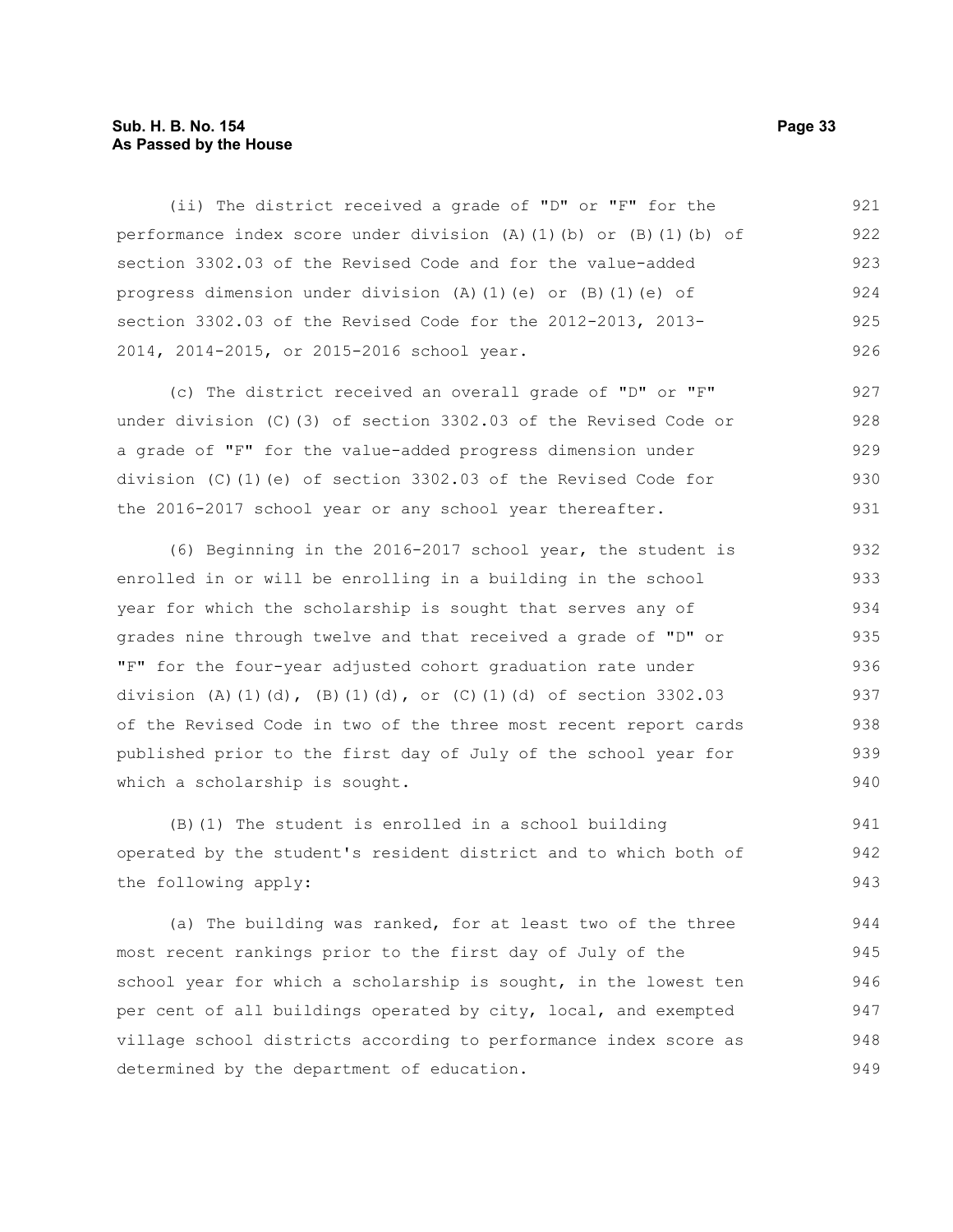# **Sub. H. B. No. 154 Page 34 As Passed by the House**

(b) The building was not declared to be excellent or effective, or the equivalent of such ratings as determined by the department, under section 3302.03 of the Revised Code in the most recent rating published prior to the first day of July of the school year for which a scholarship is sought. 950 951 952 953 954

(2) The student will be enrolling in any of grades kindergarten through twelve in this state for the first time in the school year for which a scholarship is sought, will be at least five years of age, as defined in section 3321.01 of the Revised Code, by the first day of January of the school year for which a scholarship is sought, and otherwise would be assigned under section 3319.01 of the Revised Code in the school year for which a scholarship is sought, to a school building described in division (B)(1) of this section. 955 956 957 958 959 960 961 962 963

(3) The student is enrolled in a community school established under Chapter 3314. of the Revised Code but otherwise would be assigned under section 3319.01 of the Revised Code to a building described in division (B)(1) of this section. 964 965 966 967

(4) The student is enrolled in a school building operated by the student's resident district or in a community school established under Chapter 3314. of the Revised Code and otherwise would be assigned under section 3319.01 of the Revised Code to a school building described in division (B)(1) of this section in the school year for which the scholarship is sought. 968 969 970 971 972 973

(C) The student is enrolled in a nonpublic school at the time the school is granted a charter by the state board of education under section 3301.16 of the Revised Code and the student meets the standards of division (B) of section 3310.031 of the Revised Code. 974 975 976 977 978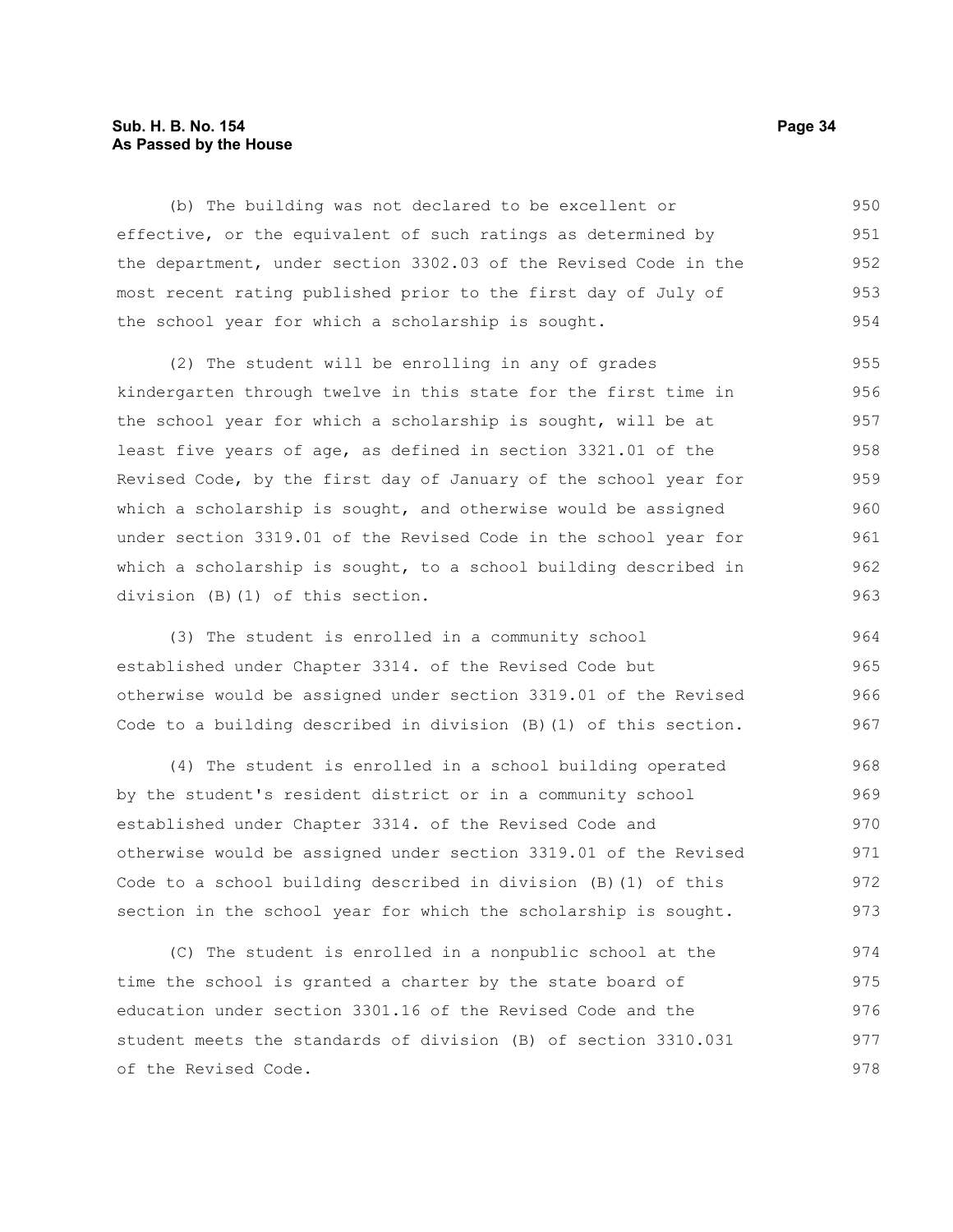# **Sub. H. B. No. 154 Page 35 As Passed by the House**

(D) For the 2016-2017 school year and each school year thereafter, the student is in any of grades kindergarten through three, is enrolled in a school building that is operated by the student's resident district or will be enrolling in any of grades kindergarten through twelve in this state for the first time in the school year for which a scholarship is sought, and to which both of the following apply: 979 980 981 982 983 984 985

(1) The building, in at least two of the three most recent ratings of school buildings published prior to the first day of July of the school year for which a scholarship is sought, received a grade of "D" or "F" for making progress in improving literacy in grades kindergarten through three under division (B) (1)( $q$ ) or (C)(1)( $q$ ) of section 3302.03 of the Revised Code; 986 987 988 989 990 991

(2) The building did not receive a grade of "A" for making progress in improving literacy in grades kindergarten through three under division (B)(1)(q) or (C)(1)(q) of section  $3302.03$ of the Revised Code in the most recent rating published prior to the first day of July of the school year for which a scholarship is sought. 992 993 994 995 996 997

 $(E)$  The student's resident district-is was subject to former section 3302.10 of the Revised Code-and the studenteither: 998 999 1000

(1) Is enrolled in a school building operated by the resident district or in a community school established under Chapter 3314. of the Revised Code; 1001 1002 1003

(2) Will be both enrolling in any of grades kindergarten through twelve in this state for the first time and at least five years of age by the first day of January of the school year for which a scholarship is sought as it existed prior to the 1004 1005 1006 1007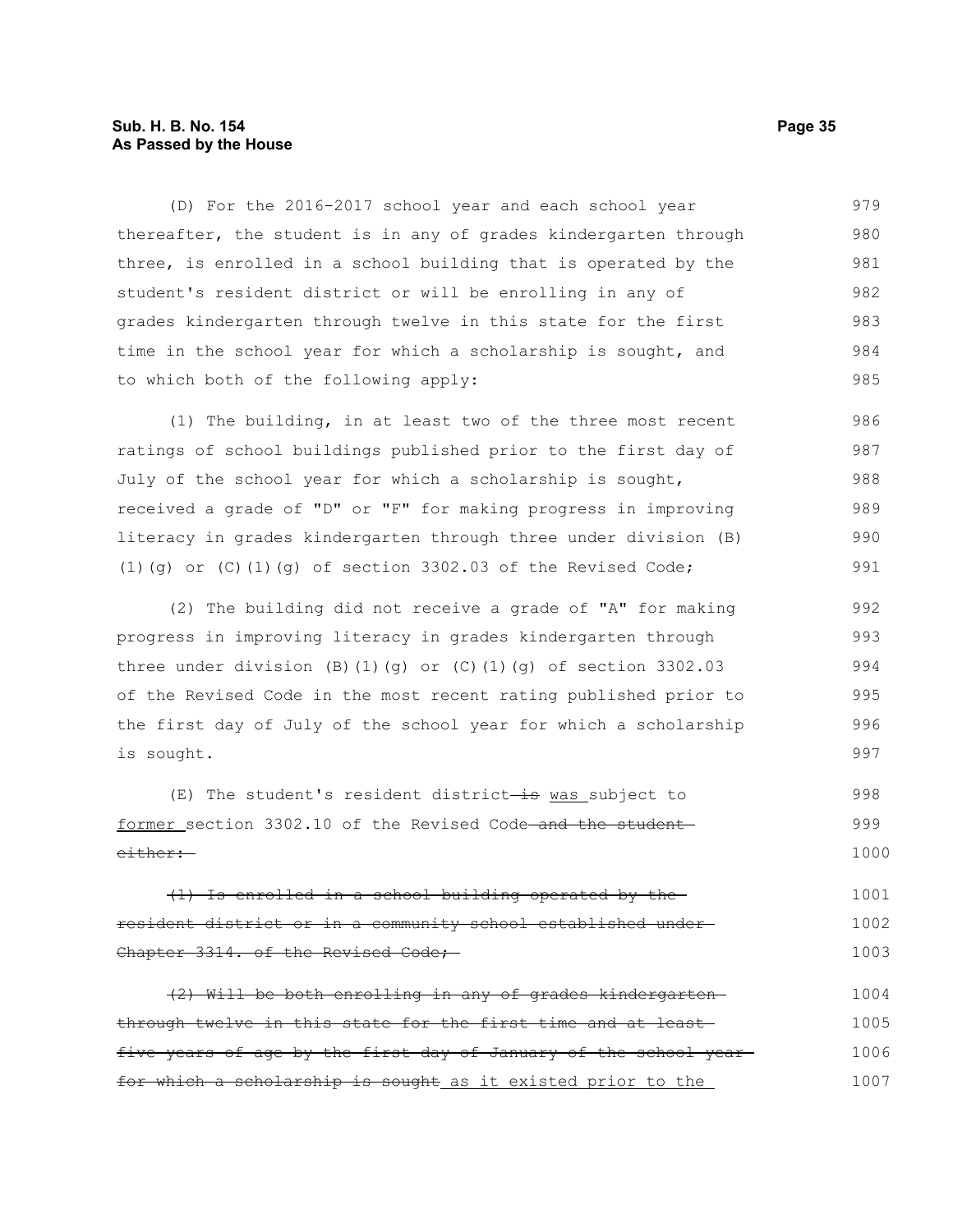#### effective date of this amendment.

(F) A student who receives a scholarship under the educational choice scholarship pilot program remains an eligible student and may continue to receive scholarships in subsequent school years until the student completes grade twelve, so long as all of the following apply:

(1) The student's resident district remains the same, or the student transfers to a new resident district and otherwise would be assigned in the new resident district to a school building described in division  $(A)$   $(1)$ ,  $(B)$   $(1)$ ,  $(D)$ , or  $(E)$  of this section. 1014 1015 1016 1017 1018

(2) Except as provided in divisions (K)(1) and (L) of section 3301.0711 of the Revised Code, the student takes each assessment prescribed for the student's grade level under section 3301.0710 or 3301.0712 of the Revised Code while enrolled in a chartered nonpublic school. 1019 1020 1021 1022 1023

(3) In each school year that the student is enrolled in a chartered nonpublic school, the student is absent from school for not more than twenty days that the school is open for instruction, not including excused absences. 1024 1025 1026 1027

(G)(1) The department shall cease awarding first-time scholarships pursuant to divisions  $(A)$  (1) to  $(4)$  of this section with respect to a school building that, in the most recent ratings of school buildings published under section 3302.03 of the Revised Code prior to the first day of July of the school year, ceases to meet the criteria in division (A)(1) of this section. The department shall cease awarding first-time scholarships pursuant to division (A)(5) of this section with respect to a school district that, in the most recent ratings of 1028 1029 1030 1031 1032 1033 1034 1035 1036

1008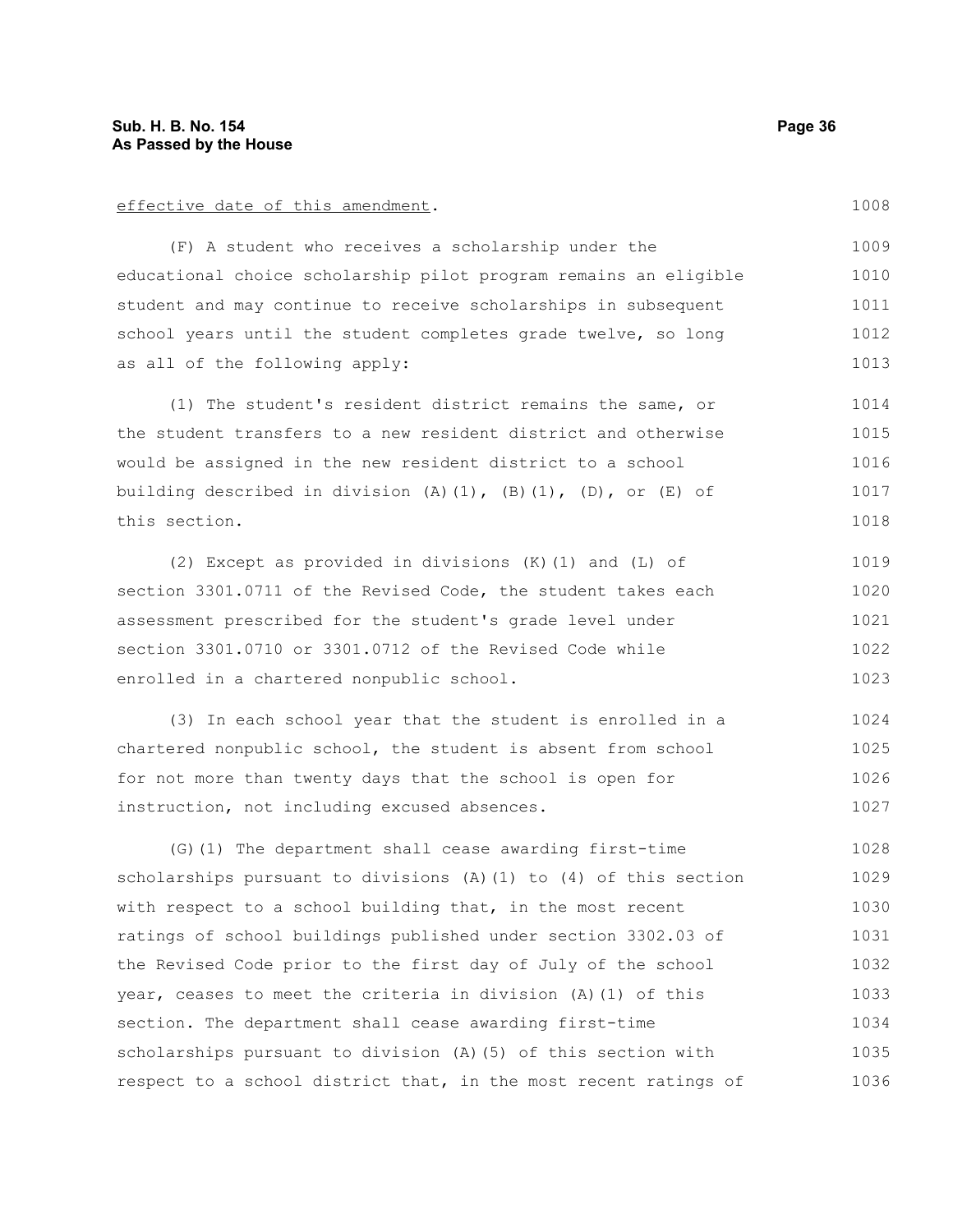school districts published under section 3302.03 of the Revised Code prior to the first day of July of the school year, ceases to meet the criteria in division (A)(5) of this section. 1037 1038 1039

(2) The department shall cease awarding first-time scholarships pursuant to divisions (B)(1) to (4) of this section with respect to a school building that, in the most recent ratings of school buildings under section 3302.03 of the Revised Code prior to the first day of July of the school year, ceases to meet the criteria in division (B)(1) of this section. 1040 1041 1042 1043 1044 1045

(3) The department shall cease awarding first-time scholarships pursuant to division (D) of this section with respect to a school building that, in the most recent ratings of school buildings under section 3302.03 of the Revised Code prior to the first day of July of the school year, ceases to meet the criteria in division (D) of this section. 1046 1047 1048 1049 1050 1051

(4) The department shall cease awarding first-time scholarships pursuant to division (E) of this section with respect to a school district subject to former\_section 3302.10 of the Revised Code as it existed prior to the effective date of this amendment when the academic distress commission established for the district ceases to exist. 1052 1053 1054 1055 1056 1057

(5) However, students who have received scholarships in the prior school year remain eligible students pursuant to division (F) of this section. 1058 1059 1060

(H) The state board of education shall adopt rules defining excused absences for purposes of division (F)(3) of this section. 1061 1062 1063

(I)(1) A student who satisfies only the conditions prescribed in divisions (A)(1) to (4) of this section shall not 1064 1065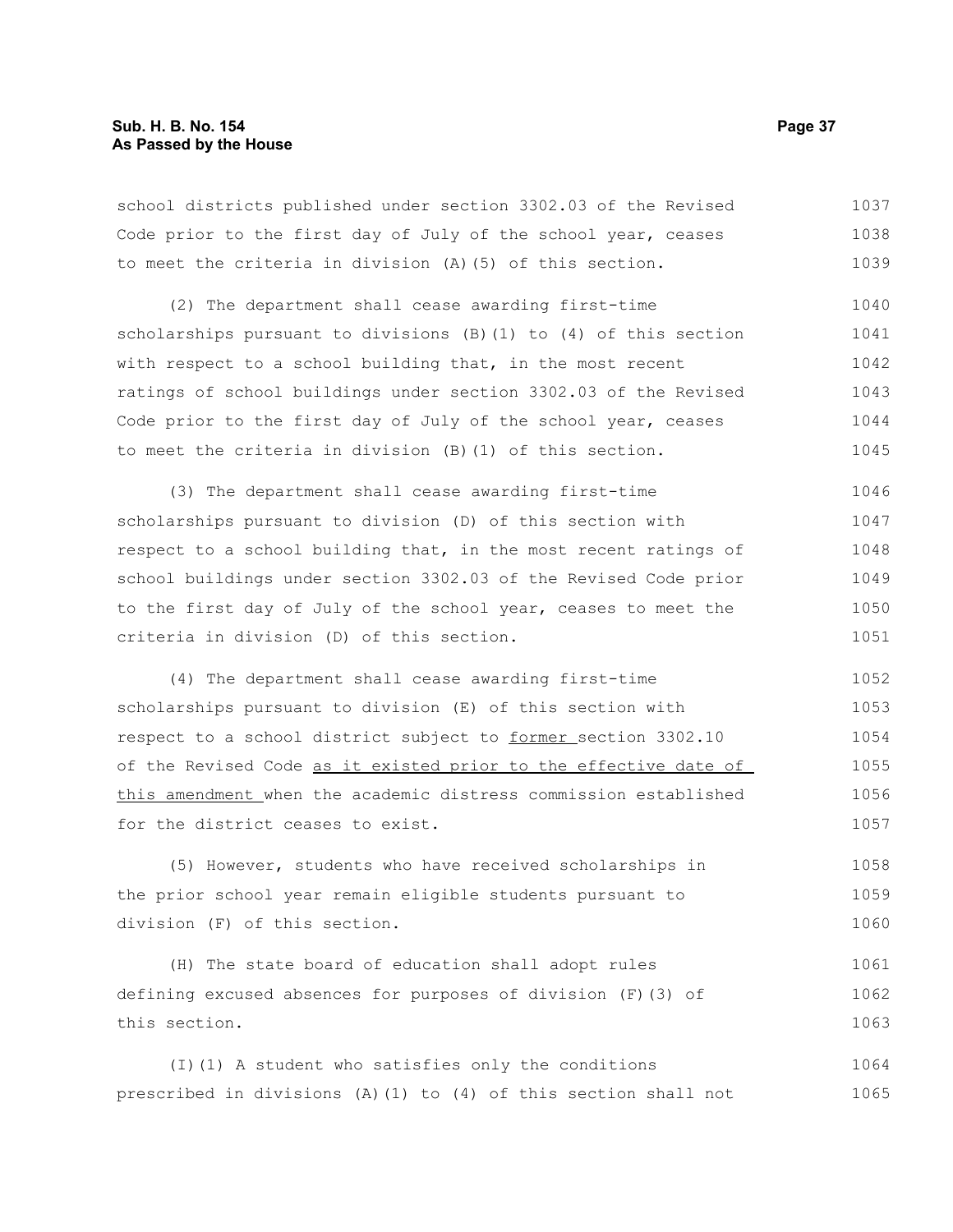#### **Sub. H. B. No. 154 Page 38 As Passed by the House**

be eligible for a scholarship if the student's resident building meets any of the following in the most recent rating under section 3302.03 of the Revised Code published prior to the first day of July of the school year for which a scholarship is sought: 1066 1067 1068 1069 1070

(a) The building has an overall designation of excellent or effective under section 3302.03 of the Revised Code as it existed prior to March 22, 2013. 1071 1072 1073

(b) For the 2012-2013, 2013-2014, 2014-2015, or 2015-2016 school year, the building has a grade of "A" or "B" for the performance index score under division (A)(1)(b) or (B)(1)(b) of section 3302.03 of the Revised Code and for the value-added progress dimension under division (A)(1)(e) or (B)(1)(e) of section 3302.03 of the Revised Code; or if the building serves only grades ten through twelve, the building received a grade of "A" or "B" for the performance index score under division (A)(1) (b) or (B)(1)(b) of section 3302.03 of the Revised Code and had a four-year adjusted cohort graduation rate of greater than or equal to seventy-five per cent. 1074 1075 1076 1077 1078 1079 1080 1081 1082 1083 1084

(c) For the 2016-2017 school year or any school year thereafter, the building has a grade of "A" or "B" under division (C)(3) of section 3302.03 of the Revised Code and a grade of "A" for the value-added progress dimension under division (C)(1)(e) of section 3302.03 of the Revised Code; or if the building serves only grades ten through twelve, the building received a grade of "A" or "B" for the performance index score under division (C)(1)(b) of section 3302.03 of the Revised Code and had a four-year adjusted cohort graduation rate of greater than or equal to seventy-five per cent. 1085 1086 1087 1088 1089 1090 1091 1092 1093 1094

(2) A student who satisfies only the conditions prescribed 1095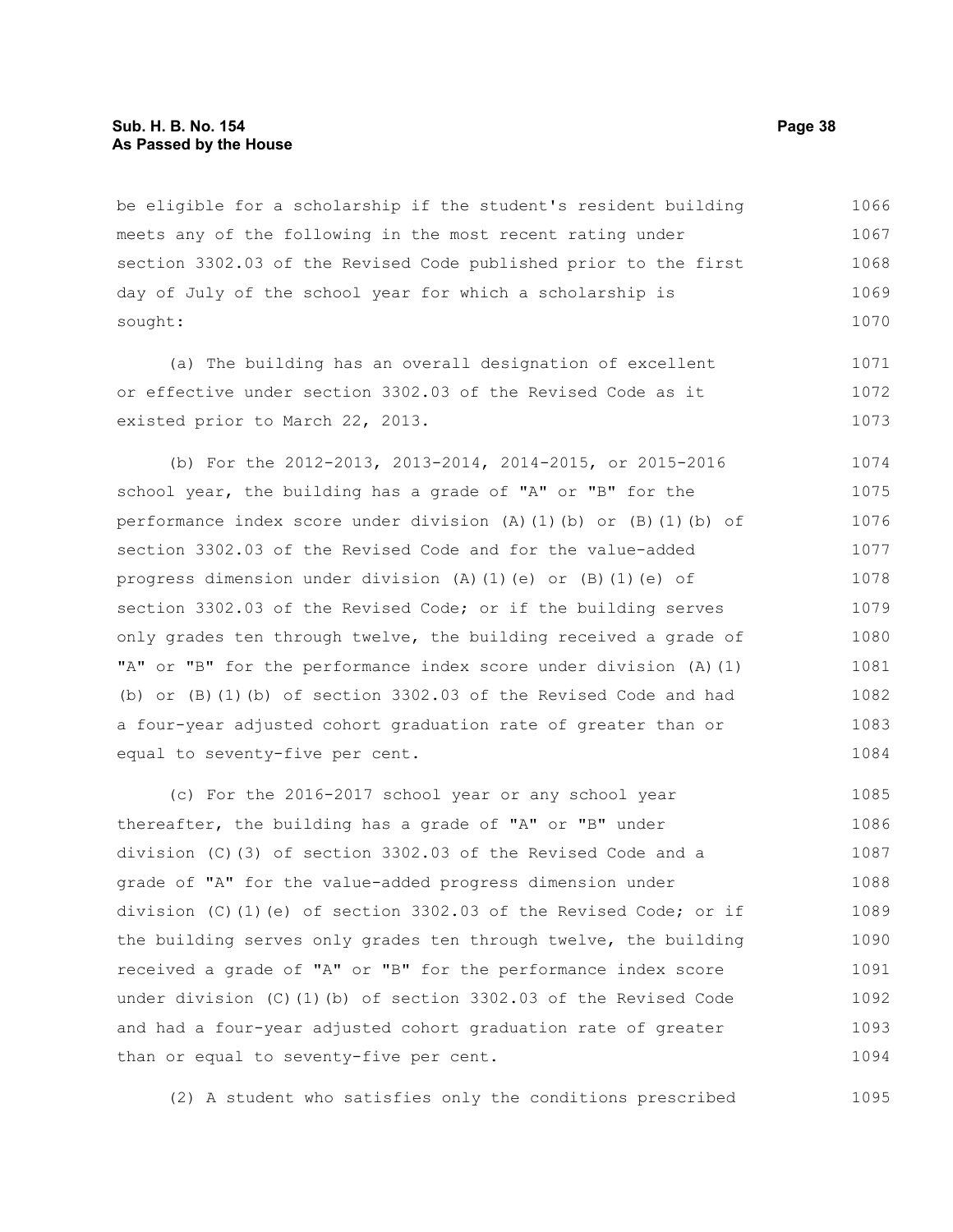#### **Sub. H. B. No. 154 Page 39 As Passed by the House**

in division (A)(5) of this section shall not be eligible for a scholarship if the student's resident district meets any of the following in the most recent rating under section 3302.03 of the Revised Code published prior to the first day of July of the school year for which a scholarship is sought: 1096 1097 1098 1099 1100

(a) The district has an overall designation of excellent or effective under section 3302.03 of the Revised Code as it existed prior to March 22, 2013. 1101 1102 1103

(b) The district has a grade of "A" or "B" for the performance index score under division (A)(1)(b) or (B)(1)(b) of section 3302.03 of the Revised Code and for the value-added progress dimension under division (A)(1)(e) or (B)(1)(e) of section 3302.03 of the Revised Code for the 2012-2013, 2013- 2014, 2014-2015, and 2015-2016 school years. 1104 1105 1106 1107 1108 1109

(c) The district has an overall grade of "A" or "B" under division (C)(3) of section 3302.03 of the Revised Code and a grade of "A" for the value-added progress dimension under division (C)(1)(e) of section 3302.03 of the Revised Code for the 2016-2017 school year or any school year thereafter. 1110 1111 1112 1113 1114

**Sec. 3311.29.** (A) Except as provided under division (B), (C), or (D) of this section, no school district shall be created and no school district shall exist which does not maintain within such district public schools consisting of grades kindergarten through twelve and any such existing school district not maintaining such schools shall be dissolved and its territory joined with another school district or districts by order of the state board of education if no agreement is made among the surrounding districts voluntarily, which order shall provide an equitable division of the funds, property, and indebtedness of the dissolved school district among the 1115 1116 1117 1118 1119 1120 1121 1122 1123 1124 1125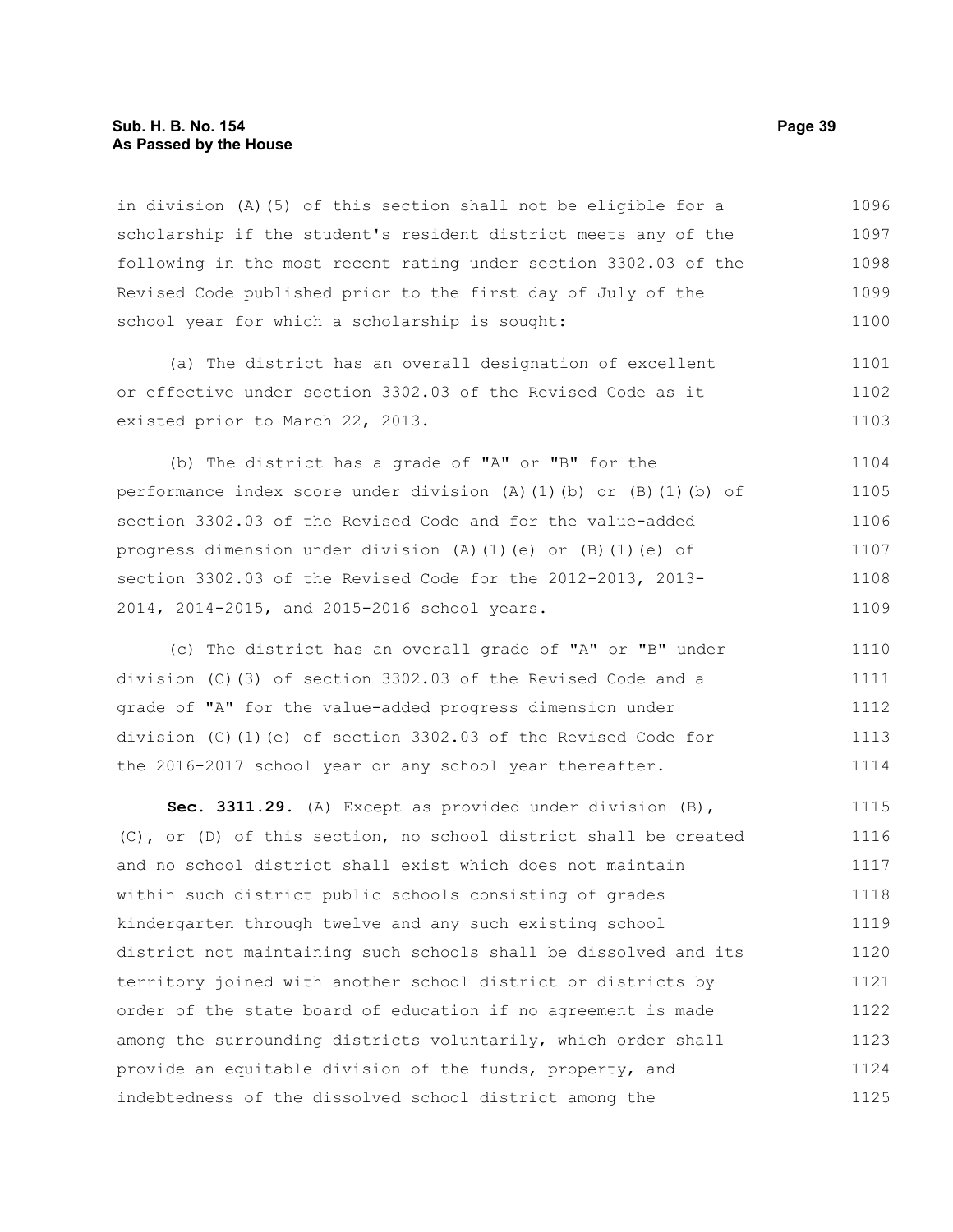districts receiving its territory. The state board of education may authorize exceptions to school districts where topography, sparsity of population, and other factors make compliance impracticable. 1126 1127 1128 1129

The superintendent of public instruction is without authority to distribute funds under Chapter 3317. of the Revised Code to any school district that does not maintain schools with grades kindergarten through twelve and to which no exception has been granted by the state board of education. 1130 1131 1132 1133 1134

(B) Division (A) of this section does not apply to any joint vocational school district or any cooperative education school district established pursuant to divisions (A) to (C) of section 3311.52 of the Revised Code. 1135 1136 1137 1138

(C)(1)(a) Except as provided in division (C)(3) of this section, division (A) of this section does not apply to any cooperative education school district established pursuant to section 3311.521 of the Revised Code nor to the city, exempted village, or local school districts that have territory within such a cooperative education district. 1139 1140 1141 1142 1143 1144

(b) The cooperative district and each city, exempted village, or local district with territory within the cooperative district shall maintain the grades that the resolution adopted or amended pursuant to section 3311.521 of the Revised Code specifies. 1145 1146 1147 1148 1149

(2) Any cooperative education school district described under division (C)(1) of this section that fails to maintain the grades it is specified to operate shall be dissolved by order of the state board of education unless prior to such an order the cooperative district is dissolved pursuant to section 3311.54 of 1150 1151 1152 1153 1154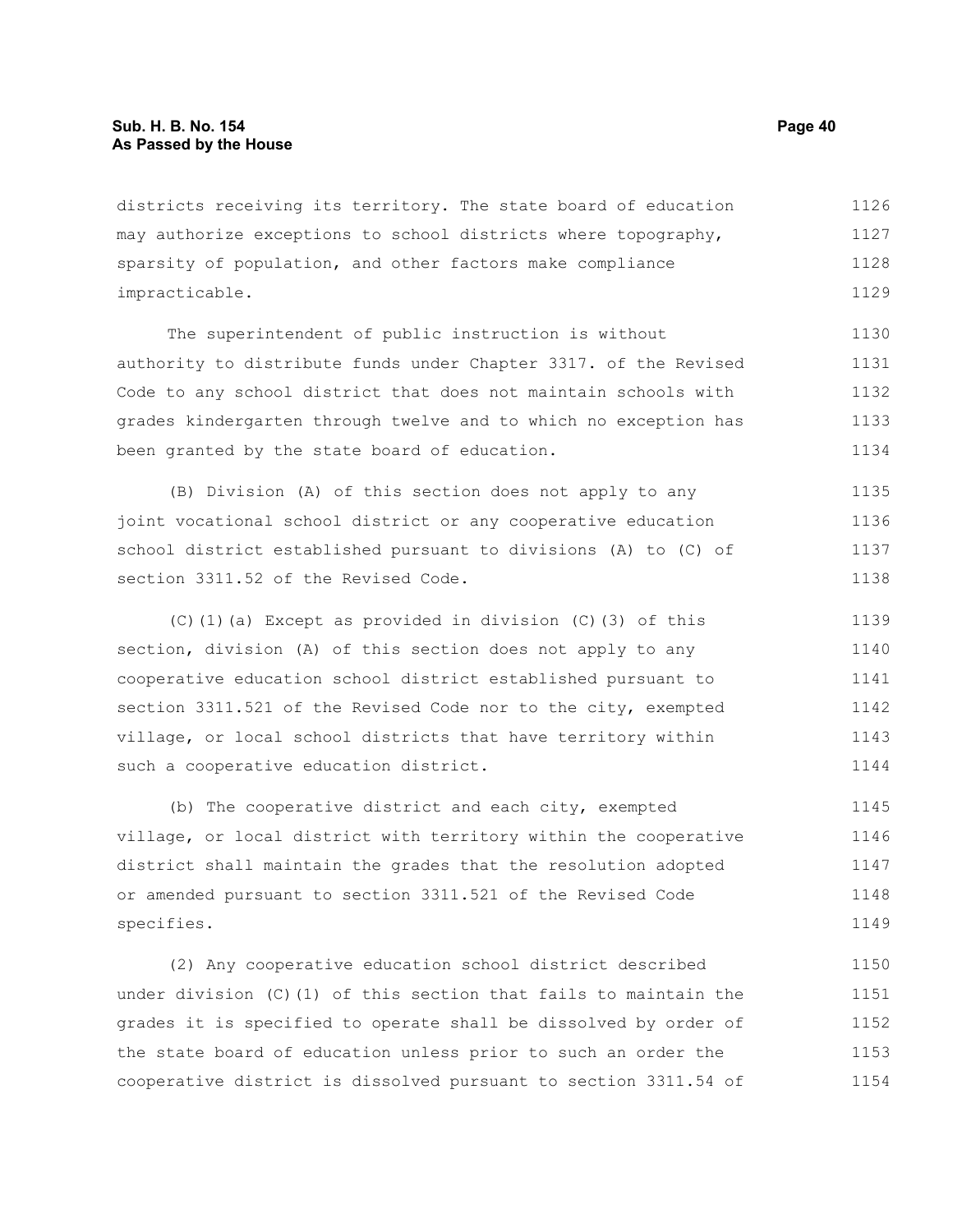#### **Sub. H. B. No. 154 Page 41 As Passed by the House**

the Revised Code. Any such order shall provide for the equitable adjustment, division, and disposition of the assets, property, debts, and obligations of the district among each city, local, and exempted village school district whose territory is in the cooperative district and shall provide that the tax duplicate of each city, local, and exempted village school district whose territory is in the cooperative district shall be bound for and assume its share of the outstanding indebtedness of the cooperative district. 1155 1156 1157 1158 1159 1160 1161 1162 1163

(3) If any city, exempted village, or local school district described under division (C)(1) of this section fails to maintain the grades it is specified to operate the cooperative district within which it has territory shall be dissolved in accordance with division (C)(2) of this section and upon that dissolution any city, exempted village, or local district failing to maintain grades kindergarten through twelve shall be subject to the provisions for dissolution in division (A) of this section. 1164 1165 1166 1167 1168 1169 1170 1171 1172

(D) Division (A) of this section does not apply to any school district that is or has ever been subject to former section 3302.10 of the Revised Code, as it exists on and afterthe effective date of this amendment existed prior to the effective date of this amendment, and has had a majority of its schools reconstituted or closed under that section. 1173 1174 1175 1176 1177 1178

**Sec. 3314.102.** (A) As used in this section $\div$ 1179

(1) "Chief executive officer" means a chief executive officer appointed by an academic distress commission pursuant to section 3302.10 of the Revised Code. 1180 1181 1182

(2) "Municipal , "municipal school district" and "mayor" 1183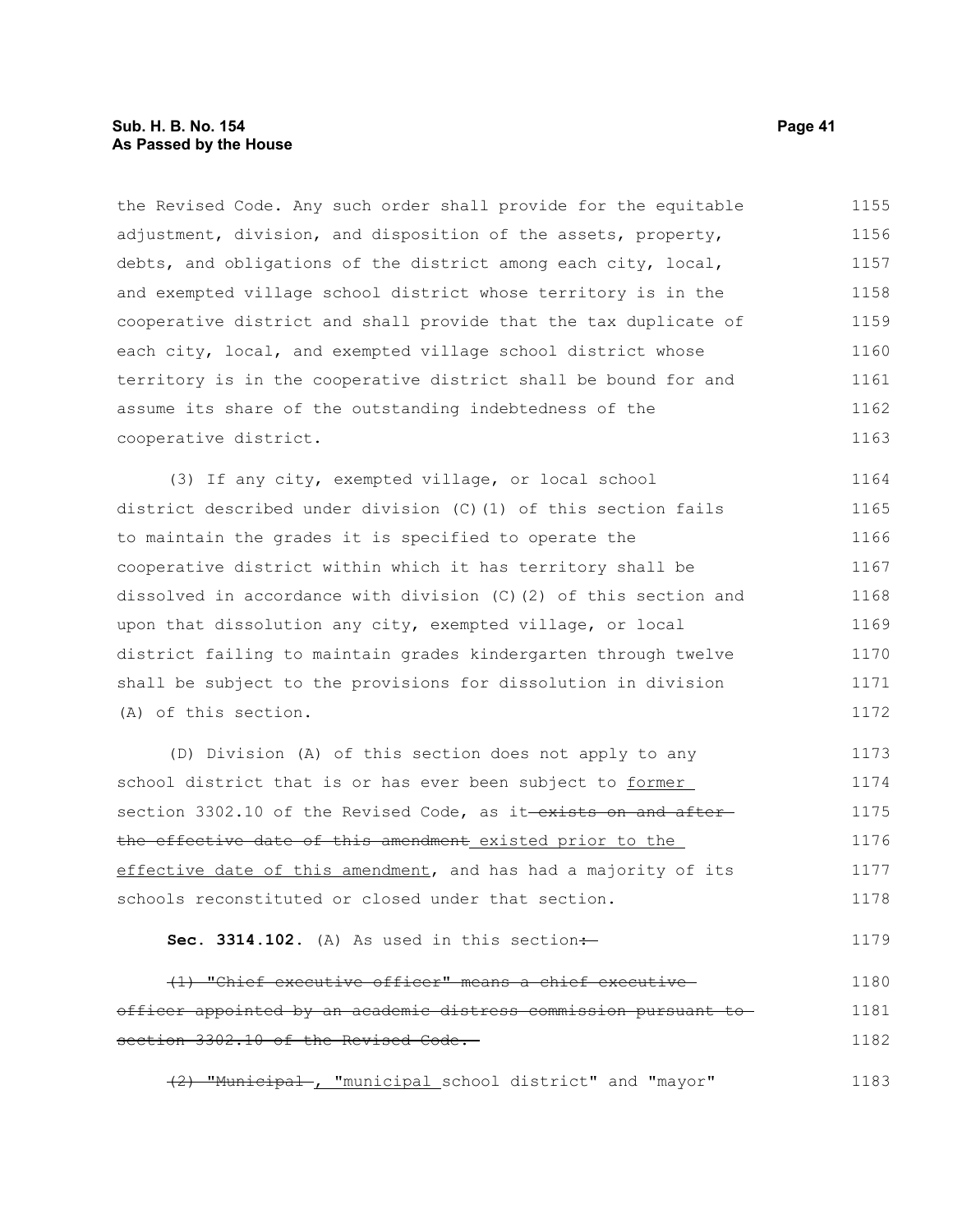have the same meanings as in section 3311.71 of the Revised Code.

(B) Notwithstanding section 3314.10 and sections 4117.03 to 4117.18 of the Revised Code and Section 4 of Amended Substitute Senate Bill No. 133 of the 115th general assembly, the employees of a conversion community school that is sponsored by the board of education of a municipal school district  $e^{i\theta}$ school district for which an academic distress commission has been established under section 3302.10 of the Revised Code shall cease to be subject to any future collective bargaining agreement, if the mayor or chief executive officer submits to the board of education sponsoring the school and to the state employment relations board a statement requesting that all employees of the community school be removed from a collective bargaining unit. The employees of the community school who are covered by a collective bargaining agreement in effect on the date the mayor or chief executive officer submits the statement shall remain subject to that collective bargaining agreement until the collective bargaining agreement expires on its terms. Upon expiration of that collective bargaining agreement, the employees of that school are not subject to Chapter 4117. of the Revised Code and may not organize or collectively bargain pursuant to that chapter. 1186 1187 1188 1189 1190 1191 1192 1193 1194 1195 1196 1197 1198 1199 1200 1201 1202 1203 1204 1205 1206

**Section 2.** That existing sections 133.06, 3302.036, 3302.042, 3302.16, 3302.17, 3310.03, 3311.29, and 3314.102 of the Revised Code are hereby repealed. 1207 1208 1209

**Section 3.** That sections 3302.10, 3302.101, 3302.102, 3302.11, and 3302.12 of the Revised Code are hereby repealed. 1210 1211

**Section 4.** That Sections 4, 5, and 6 of Am. Sub. H.B. 70 of the 131st General Assembly are hereby repealed. 1212 1213